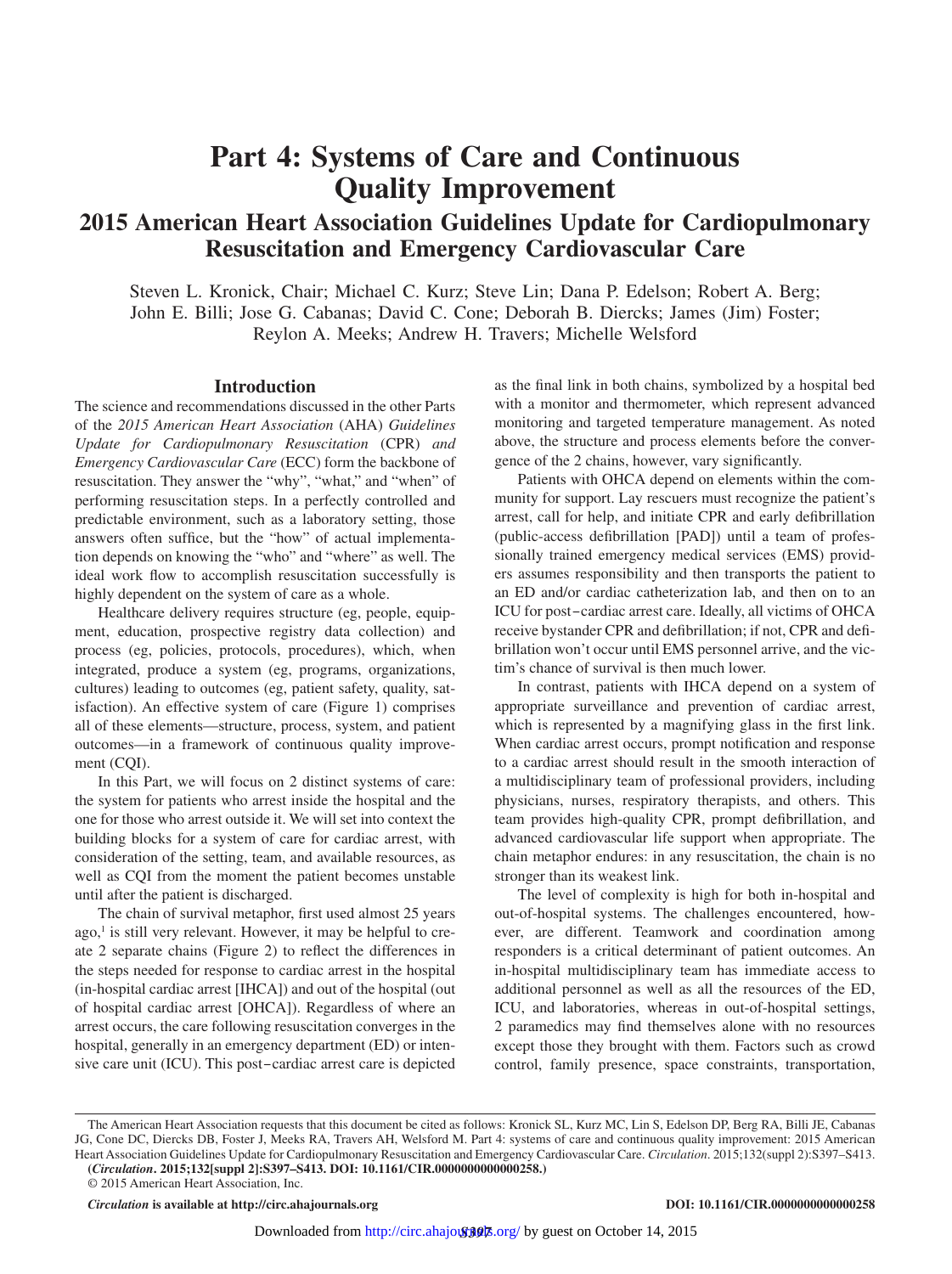

**Figure 1.** Taxonomy of systems of care.

and device failures can be common to both settings. In both settings, systems must be in place to address expected and unexpected challenges and must be continually monitored and re-examined to address their flaws and failures.

The classic resuscitation Chain of Survival concept linked the community to EMS and EMS to hospitals, with hospital care as the destination.<sup>1</sup> But patients with a cardiac emergency may enter the system of care at one of many different points (Figure 3).

A cardiac arrest can present anywhere, any time—on the street or at home, but also in the hospital's ED, inpatient bed, ICU, operating suite, catheterization suite, or imaging department. The system of care must be able to manage cardiac emergencies wherever they occur.

The concept of a system of care has been applied previously in emergency care, including regional systems of care for trauma, stroke, and ST-segment elevation myocardial infarction (STEMI). This Part addresses the idea that IHCA has similarities to, but is very different from,

OHCA. It also considers how the elements of a system of care apply to the comprehensive management of cardiac arrest.

## **In-Hospital Cardiac Arrest**

## **Epidemiology**

IHCA is a major patient safety and public health concern. Approximately 209 000 adults<sup>2</sup> and more than 6000 children<sup>3</sup> receive CPR for IHCAs in the United States annually. In contrast to adult OHCAs, which are mostly due to presumed cardiac etiologies and occur unexpectedly, most IHCAs are secondary to presumed acute respiratory compromise and/ or circulatory shock, with predictable progressive deterioration before the event.<sup>4-6</sup> Although CPR training programs have tended to focus on out-of-hospital CPR, professional in-hospital CPR is provided to similar numbers of adults and children each year as professional out-of-hospital CPR, and the patient characteristics, rescuers, and systems of care are quite different.





**Figure 2.** System-specific Chains of Survival.

Downloaded from<http://circ.ahajournals.org/>by guest on October 14, 2015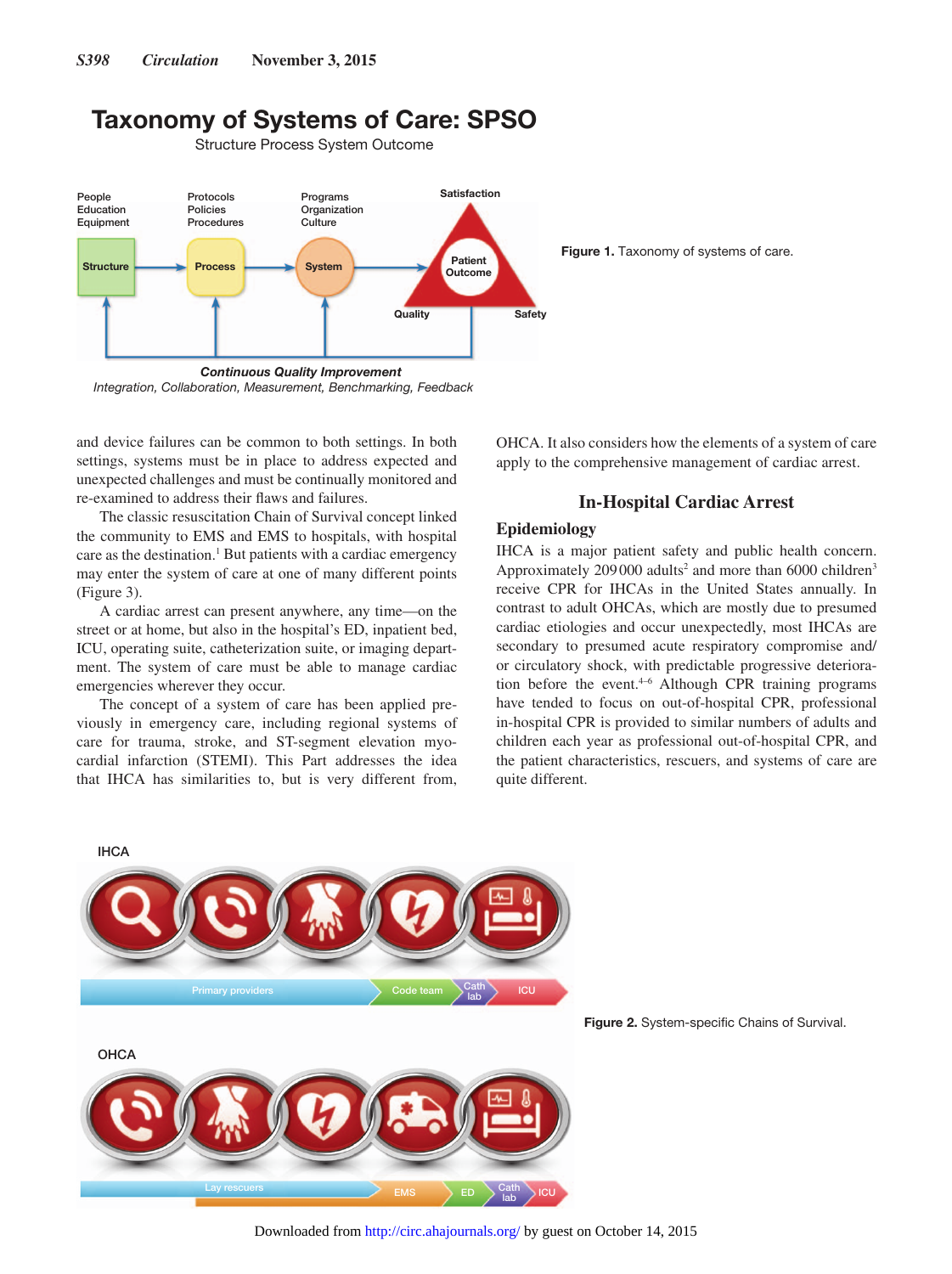

**Figure 3.** Patient**'**s point of entry.

Outcomes from in-hospital CPR have improved over the past 10 to 15 years within hospitals participating in the AHA's Get With The Guidelines®-Resuscitation program. For adults, there has been improvement, with risk-adjusted rates of survival to discharge increased by 4% per year, from 13.7% in 2000 to 22.3% in 2009.5 Importantly, more than 80% of these adult IHCA survivors had relatively favorable neurologic outcomes, with Cerebral Performance Category (CPC) scores of 1 or 2 at hospital discharge.5 For children, risk-adjusted rates of survival to discharge increased by 8% per year from 2000 to 2009, with unadjusted survival rates increasing from 14.3% to  $39.4\%$ .

Notably, case-mix–adjusted IHCA incidence rates and survival rates vary considerably across hospitals. For example, case-mix–adjusted incidence of adult cardiac arrest was twice as high in the bottom quartile of Get With The Guidelines-Resuscitation hospitals compared with the top quartile  $(1.3/1000$  bed-days versus  $0.7/1000$  bed-days).<sup>7</sup> Conversely, the case-mix–adjusted rates of survival to discharge were nearly double in the top decile of Get With The Guidelines-Resuscitation hospitals compared with the bottom decile  $(22.7\%$  versus  $12.4\%)$ .<sup>8</sup> These data also showed a  $42\%$  greater likelihood of patients with identical covariates surviving to hospital discharge at one randomly selected Get With The Guidelines-Resuscitation hospital compared with another.<sup>8</sup> Similarly, the range of risk-standardized survival rates for pediatric cardiac arrest varied from 29% to 48%.<sup>9</sup> These variabilities in incidences and outcomes suggest that more cardiac arrests can be prevented and that survival rates can be improved through effective quality improvement strategies.

Other IHCA data raise concerns about potential deficiencies in our systems for treatment of IHCAs in the United States. As with other medical issues, survival rates from IHCAs are substantially lower on nights and weekends compared with weekdays,<sup>10</sup> which suggests differential quality within hospitals by both time and day. In addition, lower-income patients and African-American patients have lower survival rates after an IHCA.7,11 After controlling for the hospital site where the cardiac arrest occurred, the disparity was essentially ameliorated, which suggests differential quality across hospitals.<sup>11</sup>

Because most IHCAs are secondary to respiratory failure and/or circulatory shock, quality improvement efforts with rapid response teams and medical emergency teams have focused on early recognition of respiratory failure, shock, and neurologic deterioration of patients at risk, with targeted interventions and transfers to highly monitored intensive care settings. Perhaps as a result of such efforts, cardiac arrests and CPR on general wards are much less common than cardiac arrests and CPR in ICUs and other highly monitored units, such as the ED, operating suites, and cardiac catheterization suites. Only 5% of pediatric in-hospital CPR occurred on general wards in Get With The Guidelines-Resuscitation hospitals from 2000 to 2010, compared with 74% in ICUs, 10% in the ED, 5% in the operating suite, and 6% in a procedural suite, such as interventional radiology or cardiac catheterization suites. In addition, the relative frequency of ward CPR decreased substantially over that decade.<sup>12</sup> Similarly, 19% of adult CPR was provided on unmonitored wards, 16% in telemetry, 48% in ICUs units, and 18% in EDs or operating or procedural suites.13 These data suggest that most in-hospital CPR is provided in ICUs, EDs, operating rooms, and other procedural units where teams and systems can be optimized to provide the highest level of care.

#### **Prearrest Rapid Response Systems**

# *Recognition[EIT 638](https://volunteer.heart.org/apps/pico/Pages/PublicComment.aspx?q=638), [Peds 818](https://volunteer.heart.org/apps/pico/Pages/PublicComment.aspx?q=818)*

The wide variability in incidence and location of cardiac arrest in the hospital suggests potential areas for standardization of quality and prevention of at least some cardiac arrests. More than half of cardiac arrests in the hospital are the result of respiratory failure or hypovolemic shock, and the majority of these events are foreshadowed by changes in physiology, such as tachypnea, tachycardia, and hypotension. As such, cardiac arrest in the hospital often represents the progression of physiologic instability and a failure to identify and stabilize the patient in a timely manner. This scenario is more common on the general wards, outside of critical care and procedural areas, where patient-to-nurse ratios are higher and monitoring of patients less intense. In this setting, intermittent manual vital sign monitoring with less frequent direct observation by clinicians may increase the likelihood of delayed recognition. An observational study of both surgical and medical wards reported that approximately 1 in 5 patients developed abnormal vital signs, and more than 50% of these events went unnoticed by nursing staff. Patients with abnormal vital signs had a threefold higher 30-day mortality rate.14

Strategies to combat delayed recognition of patient deterioration include increased electronic monitoring of high-risk patients in the form of traditional electrocardiogram (ECG) based telemetry, newer heart and respiratory rate sensors, or increased clinician surveillance. In addition, composite risk scores, such as the Modified Early Warning Score (MEWS) and more complex, statistically derived algorithms, which can include laboratory data, increase the discrimination for detection compared with single-parameter criteria.

#### *Early Warning Sign Systems, Rapid Response Teams, and Medical Emergency Team Systems—Updated*

Rapid response teams (RRTs) or medical emergency teams (METs) were established for early intervention in patients whose conditions were deteriorating, with the goal of preventing IHCA.15,16 They can be composed of varying combinations of physicians, nurses, and respiratory therapists. These teams are usually summoned to patient bedsides when an acute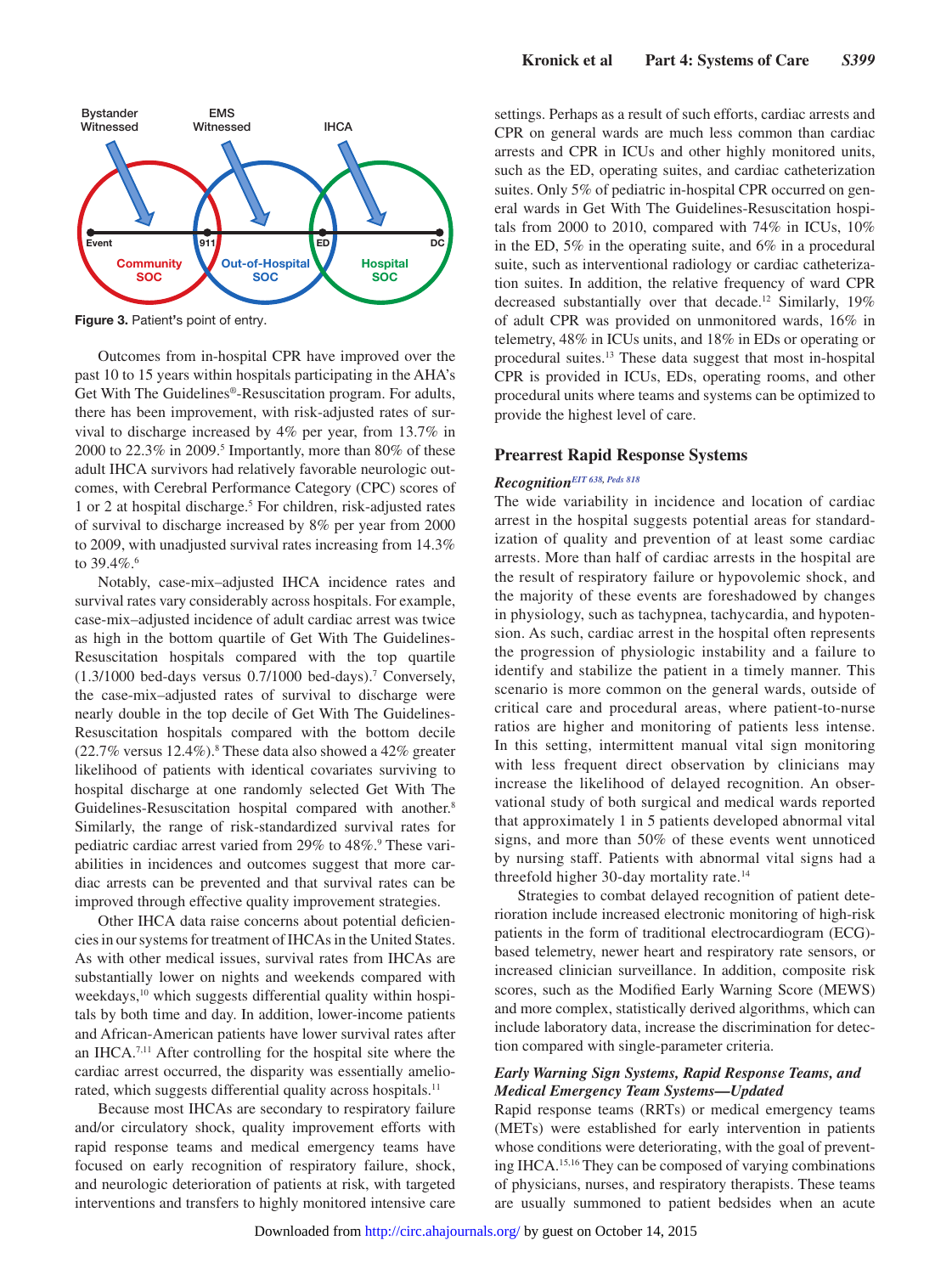deterioration is recognized by other hospital staff. Monitoring and resuscitation equipment and drug therapies often accompany the team. The 2015 ILCOR systematic review addressed the use of early warning sign systems (EWSS), RRTs, and METs in children and adults.

The evidence for EWSS was demonstrated in 1 beforeafter study by using an aggregated weighted scoring system (MEWS), which reported significantly higher cardiac arrest rates in MEWS bands 3 and 4 after intervention but not in MEWS bands 0 through 2 or 5 through 15; however, overall cardiac arrest rate significance was not reported.17 The evidence for RRTs or METs in adults consists of a wardrandomized trial<sup>18</sup> and numerous observational studies. The introduction of a MET system was associated with a significant improvement in hospital survival<sup>19–33</sup> and a decrease in the incidence of IHCA.19–29,31,33–40 A cluster-randomized trial and several other observational studies failed to confirm those results.17,34,36,39,41–51

The evidence for RRTs or METs and the usefulness of a Pediatric Early Warning System (PEWS) in children is observational but contradictory, and it is not as consistent in showing a decrease in either the incidence of cardiac and/or respiratory arrest outside of the ICU setting<sup>52-54</sup> or hospital mortality<sup>53,55-59</sup> for either PEWS or a MET. However, in a single observational study, PEWS use was associated with a reduction in cardiac arrest rate when used in a single hospital with an established MET system.<sup>60</sup>

#### *2015 Recommendations—Modified*

For adult patients, RRT or MET systems can be effective in reducing the incidence of cardiac arrest, particularly in general care wards (Class IIa, LOE C-LD).

Pediatric MET/RRT systems may be considered in facilities where children with high-risk illnesses are cared for on general in-patient units (Class IIb, LOE C-LD).

The use of EWSS may be considered for adults and children (Class IIb, LOE C-LD).

#### *Continuous Assessment*

Once patients with acute decompensation or gradual deterioration are recognized and cared for by RRTs, these patients require continuous assessments until stabilized. Patients who are recognized to be at high risk of IHCA or who are refractory to early interventions are generally transferred to high-acuity hospital units (eg, ICUs). With more personnel and resources available (eg, technology, drug therapies), these high-acuity units enable improved monitoring and treatments. Further, there is increasing data indicating that delays in transfer to an ICU are associated with increased mortality. In 1 study, every hour of delay was associated with a  $1.5\%$  increase in hospital mortality.<sup>61</sup> Interestingly, the pediatric community of providers has had remarkable success in nearly eradicating cardiac arrest on the general wards and could serve as a model for the adult community. The focus on prevention has been emphasized for pediatrics, as evidenced by the 1998 departure from the traditional Chain of Survival to one that included prevention as a first link in the chain. Pediatric resuscitation experts also led this change in hospitals, and pediatric arrests that occur on general care wards are becoming a thing of the past.

#### *Do Not Attempt Resuscitation and Palliative Care*

One of the unintended consequences of the success in developing and promoting modern resuscitation is that, currently, many people who are in the natural process of dying receive CPR at the end of life. Resuscitation has become the default expectation for everyone and, unless specifically noted to the contrary as with an advanced directive or a Do Not Attempt Resuscitation (DNAR) order, is likely to be performed, at least for witnessed deaths. As such, another proposed mechanism for the decrease in cardiac arrest rates associated with RRTs is increased use of palliative care services and DNAR orders for patients who are dying and for whom resuscitation attempts are likely to be futile or inconsistent with their goals of care. Once a patient has a cardiac arrest, institution of a DNAR order to prevent further resuscitation attempts is frequently entertained. However, many of these patients may have been appropriate for consideration of such an order before the arrest, and failure to properly consider it could result in an unwanted aggressive end to life and a waste of considerable resources. As such, it is consistent with a system of care to seek patient or family preferences regarding aggressive resuscitation measures, such as CPR and mechanical ventilation, in patients with advanced age or terminal condition and short life expectancy who are admitted to a hospital, and to issue a DNAR order based on patient or family preference as well as expectation of outcome, taking into account the clinical judgment of experienced providers.

## **Cardiac Arrest**

Even in high-risk, in-hospital environments, cardiac arrests and CPR are relatively uncommon, and the members of the resuscitation teams may be different with each cardiac arrest. Therefore, optimal performance depends on rigorous preevent interdisciplinary collaborative planning and practice. Excellent outcomes can occur after well-choreographed, highquality CPR with effective chest compressions, ventilation and early defibrillation.<sup>62</sup> Hospital leaders have the opportunity to optimize outcomes with rigorous resuscitation programs that include the cycle of quality improvement: measurement of performance and outcomes, comparison, interventions to improve outcomes, and continuous measurement of performance and outcomes after interventions.

#### **Activating the IHCA System of Care**

Once IHCA is recognized, hospitals are expected to have a standardized method for promptly notifying and activating a team that specializes in treating cardiac arrest. A survey of hospitals revealed that 93% used a hospital-wide public address system, 53% paged or called team members, and 11% used a local alarm.<sup>63</sup>

## **Crisis Resource Management Principles for Resuscitation Teams**

The quality of bedside resuscitation team leadership affects team performance.<sup>64–68</sup> Crisis resource management principles suggest that resuscitation teams will function best when the team knows who is leading the resuscitation efforts, what their individual roles are, and how to communicate and work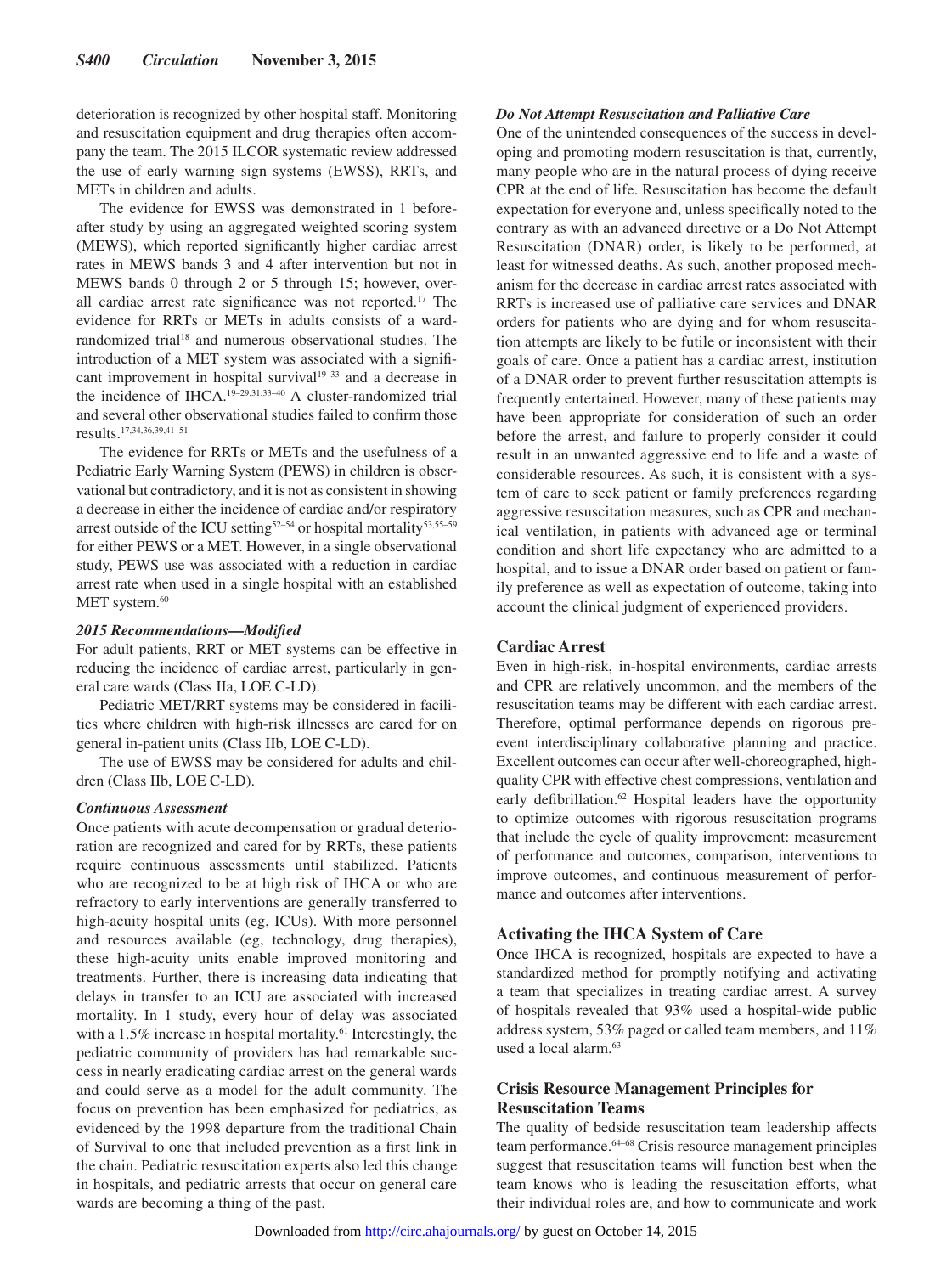together most effectively.<sup>69,70</sup> Crisis resource management techniques that have been incorporated for use during inhospital CPR efforts include training to be an advanced life support team leader, using checklists for leadership activities, standardizing communication, and performing cross-checks for safety of team members before defibrillation (eg, "all clear").70–74

## **Resuscitation Team**

Crisis resource management principles suggest that preparation for cardiac arrests and resuscitations include a designated, dedicated resuscitation team available 24 hours a day, 7 days a week, with adequate experience, expertise, and training and retraining to maintain skills, minimize errors, and optimize outcomes.71,75–77 Although 77% of hospitals from a survey of US hospitals have a predesignated resuscitation team, nearly one quarter do not. Such teams usually consist of varying combinations of physicians, nurses, respiratory therapists, and pharmacists.63 Some centers include security personnel, clergy, social workers, and others. Furthermore, just-in-time, just-inplace training is an excellent manner for the team members to practice so that they can be prepared to use the equipment and work with their colleagues in their own practice setting.75 Just-in-time or just-in-place training ranges from activities as simple as training on a manikin in basic life support and the use of a defibrillator<sup>78–80</sup> to interdisciplinary advanced life support at a simulation room embedded in the clinical unit. Hospitals with training programs may require that resuscitation teams include an attending physician with resuscitation experience and expertise to supervise the physician in training on the resuscitation team during the resuscitation.

## **Training**

Few studies have evaluated training programs that improve the early identification of prearrest patients. A longitudinal, multicenter study of the Acute Life-Threatening Events Recognition and Treatment (ALERT) course suggested an increase in prearrest calls, a reduction in the number of IHCAs, and an improved survival-to-discharge rate after IHCA.<sup>81</sup> After the initial training, interval training updates are necessary to maintain these important skills. Recognition of patient deterioration is an element of an IHCA system of care, with physicians, nurses, and staff being able to recognize that deterioration.

Standard advanced cardiovascular life support or pediatric advanced life support courses may not adequately train providers with specific processes unique to individual hospitals. Hospital-specific resuscitation training can be contextualized for the individual wards and hospital settings to increase familiarity and effectiveness of the resuscitation team and responses to cardiac arrest.

## **Debriefing—Update[dEIT 645](https://volunteer.heart.org/apps/pico/Pages/PublicComment.aspx?q=645)**

Acute debriefing for either an individual or the team immediately after the resuscitation event ("hot debriefing") has been a time-honored approach to improve care and has been previously recommended in AHA Guidelines for CPR and ECC.75 However, finding the time to do this properly in the highly intense and sometimes chaotic postarrest setting is problematic when practitioners are focused on postarrest care and/or communicating time-sensitive and emotionally sensitive information to families and staff. These acute postarrest debriefings may address several domains, including psychomotor skill issues, cognitive issues, team issues, family emotional issues, and professional staff emotional issues.

Another approach to debriefing an individual or the team is to communicate about the various domains at a later time ("cold debriefing"). The advantages of cold debriefing are adequate time for the debriefing personnel to prepare for optimal communication, availability of experienced debriefing personnel, and adequate time for the debriefing communication session to meet and discuss the resuscitation. However, it is often difficult to reconvene the same resuscitation team members at a later meeting.

Alternatively, cold debriefing can include both the resuscitation team that was present at the event and the broader multidisciplinary team of the entire unit so that all can learn from both their own and others' experiences. This allows many more unit members to profit from the experience, and it can result in quality improvement in the unit-wide resuscitation culture. The 2015 ILCOR systematic review examined the utility of briefing and/or debriefing to determine if there was an impact on outcome.

#### *2015 Evidence Review*

Data from 2 in-hospital observational before-after studies, 1 in adults<sup>82</sup> and 1 in pediatrics<sup>83</sup> that involved a total 318 patients and 2494 epochs of chest compressions, demonstrated improved outcomes (eg, favorable neurologic outcome at discharge and compression depth, compression rate within target range) after implementation of a data-driven, performancefocused debriefing program for resuscitation team members using CPR-quality defibrillator transcripts.

#### *2015 Recommendation—Updated*

It is reasonable for in-hospital systems of care to implement performance-focused debriefing of rescuers after IHCA in both adults and children (Class IIa, LOE C-LD).

## **Post–Cardiac Arrest**

Patients who achieve return of spontaneous circulation (ROSC) after cardiac arrest in any setting have a complex combination of pathophysiologic processes described as post–cardiac arrest syndrome, which includes postarrest brain injury, postarrest myocardial dysfunction, systemic ischemia/ reperfusion response, and persistent acute and chronic pathology that may have precipitated the cardiac arrest.<sup>84</sup> Postcardiac arrest syndrome plays a significant role in patient mortality. Survival rates in IHCA patients who achieve ROSC range from 32% to 54%.<sup>85</sup> Higher-volume hospitals and teaching hospitals have the highest survival rate, with an average survival of 38% for patients who have an arrest outside the ICU and 32% for patients who have an arrest in the ICU.4

Comprehensive post–cardiac arrest care requires optimization of hemodynamics, treatment and reversal of precipitating factors, and targeted temperature management and is discussed fully in "Part 8: Post–Cardiac Arrest Care." Routine implementation of existing post–cardiac arrest protocols and order sets helps maintain consistent and optimal care to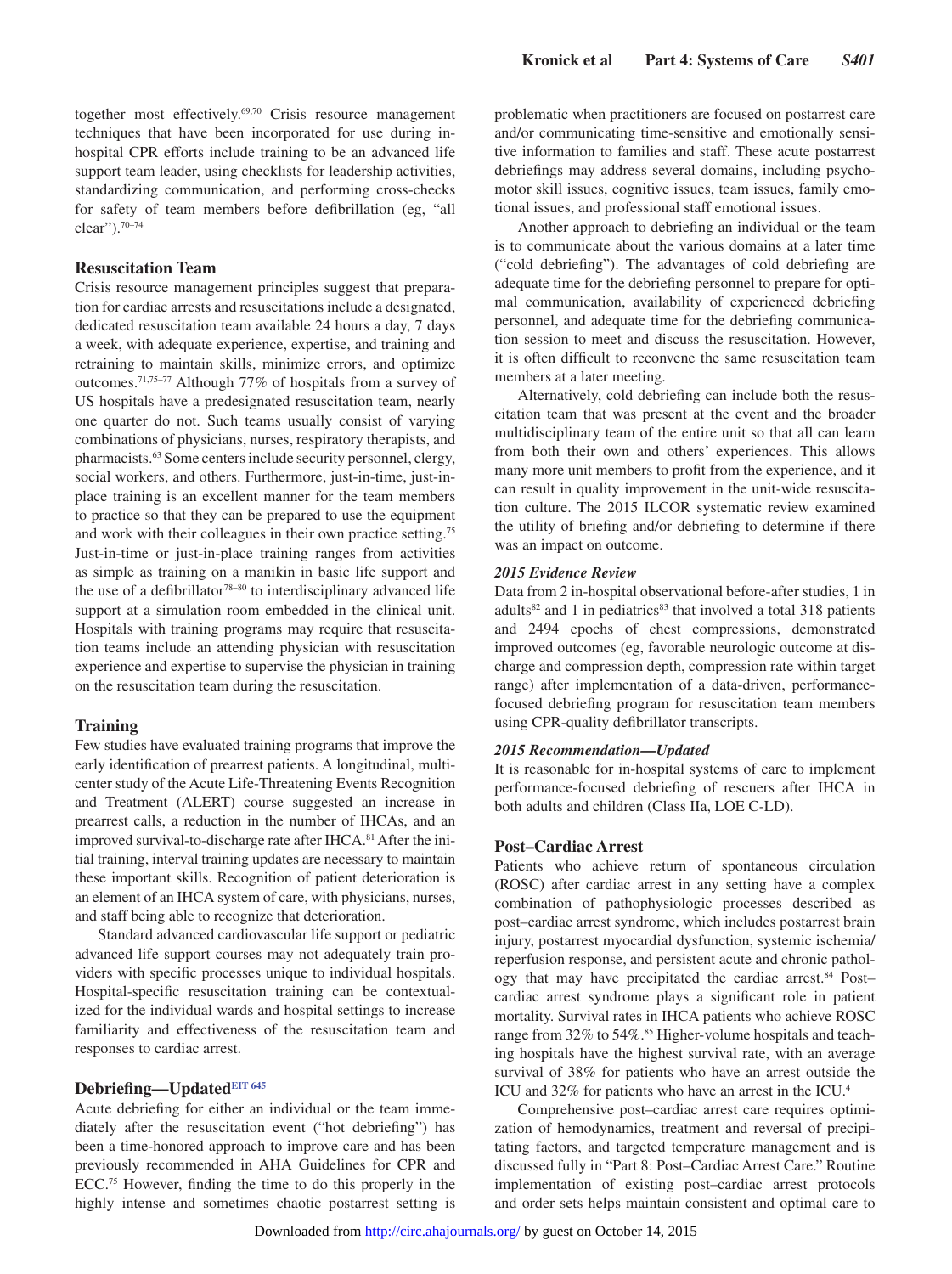attenuate the detrimental effects of post–cardiac arrest syndrome. These patients also require access to a collaborative and multidisciplinary team of providers, including cardiologists, interventional cardiologists, cardiac electrophysiologists, intensivists, neurologists, nurses, respiratory therapists, and social workers. If these services are not readily available within the hospital, an effective system of care would include appropriate structures and processes for interhospital transfer to ensure access to these collaborative resources.

## **Out-of-Hospital Cardiac Arrest**

## **Introduction**

OHCA affects approximately 326000 victims annually in the United States.<sup>2</sup> Given that OHCA has an annual incidence of 132/100 000 population, communities of all sizes should prepare a system of care for the eventual OHCA event.2 Organized community programs that prepare the lay public to provide bystander CPR and early defibrillation offer the best opportunity for successful resuscitation in the initial minutes after OHCA and represent the community link in the OHCA Chain of Survival. This preparation begins with a surveillance system to measure the incidence and outcomes of OHCA. The AHA Scientific Statement "Essential Features of Designating Out-of-Hospital Cardiac Arrest as a Reportable Event"86 makes recommendations to achieve the measurement of this public health burden as well as capture the data points needed to address quality improvements for continuous improvement in outcomes from OHCA.

#### **Community**

Bystander CPR is a potentially lifesaving procedure that can be performed by community members without equipment or professional credentials. Although bystander CPR plus early defibrillation can more than double the rate of survival from OHCA,<sup>87</sup> the number of OHCA victims who receive bystander CPR remains between 10% and 65%.2 Recent evidence suggests that chest compression–only CPR is no less effective than traditional CPR when performed by bystanders for adult victims of cardiac arrest in the out-of-hospital setting. $87$  CPR training can be accomplished via traditional classes or brief self-instruction media, public policy initiatives such as CPR training as a high school graduation requirement, training of likely rescuers (primarily family members and caregivers of populations at high risk for cardiac arrest), or mass community CPR training in large public venues. CPR training programs can help build a culture of expectation for chest compressions to be performed in whatever setting cardiac arrest occurs.

Further opportunities to provide community CPR training can coincide with the implementation of PAD initiatives. PAD programs provide bystanders with automatic electronic defibrillators (AEDs) that can be used by the lay public to deliver shocks to victims of ventricular fibrillation OHCA.

# **Public-Access Defibrillation—Updated[BLS 347](https://volunteer.heart.org/apps/pico/Pages/PublicComment.aspx?q=347)**

The 2015 ILCOR systematic review compared the implementation of a PAD program with traditional EMS response to determine if there was an impact on outcome from OHCA.

#### *2015 Evidence Review*

The ILCOR Basic Life Support Task Force reviewed the evidence involving PAD and its effect on outcome from OHCA. This evidence is derived from many observational studies and 1 randomized controlled trial<sup>88</sup> with associated variations in rates of witnessed arrests, EMS programs, and recommended practice of bystander CPR.<sup>89,90</sup> Evidence from 3 observational studies $91-93$  that enrolled 182119 patients demonstrated improved survival to 30 days with favorable neurologic outcome with PAD compared with no community program. Improved clinical outcomes favoring PAD programs were seen consistently across the studies.<sup>89,90</sup> Some studies included in the ILCOR *2015 International Consensus on CPR and ECC Science With Treatment Recommendations*89,90 may involve repeat analysis and reporting of the same cardiac arrest population, which limits the ability to provide a summative effect measure in the reported analyses.

#### *2015 Recommendation—Modified*

It is recommended that PAD programs for patients with OHCA be implemented in communities with individuals at risk for OHCA (Class I, LOE C-LD).

A system-of-care approach for OHCA might include public policy that encourages reporting of public AED locations to public service access points (PSAPs; PSAPs have replaced the less-precise term "EMS dispatch centers"). Such a policy would enable PSAPs to direct bystanders to retrieve nearby AEDs and assist in their use when OHCA occurs.

Many municipalities as well as the US federal government have enacted legislation to place AEDs in municipal buildings, large public venues, airports, casinos, and schools. For the 20% of OHCAs that occur in public, these community programs represent an important link in the Chain of Survival between recognition and activation of the emergency response system.

Victims of OHCAs that occur in private residences are much less likely to receive chest compressions than are victims who experience cardiac arrest in public settings. Realtime instructions provided by emergency dispatchers may help push in-home callers past the stress or fear that may be inhibiting their willingness to act. These improved outcomes can be achieved by having robust community CPR training programs for cardiac arrest in place in conjunction with effective, prearrival dispatch protocols.

# **Emergency Medical Services[BLS 740,](https://volunteer.heart.org/apps/pico/Pages/PublicComment.aspx?q=740) [BLS 359](https://volunteer.heart.org/apps/pico/Pages/PublicComment.aspx?q=359)**

PSAPs are the interface between EMS and the communities they serve. While individuals may be unsure of what to do in the setting of a cardiac arrest, the general population knows to call 9-1-1. Herein lies the opportunity to leverage the call for help into strategies for the initiation of early treatment as part of a larger system of care. Communities are best served by PSAPs that are designed to quickly recognize the occurrence of cardiac arrest, dispatch the nearest appropriate resources, and help bystanders provide immediate care before the arrival of EMS.

The link between the call for help to the PSAP and arrival of first medical care is the emergency dispatcher. In disease states that are time dependent, such as cardiac arrest, acute coronary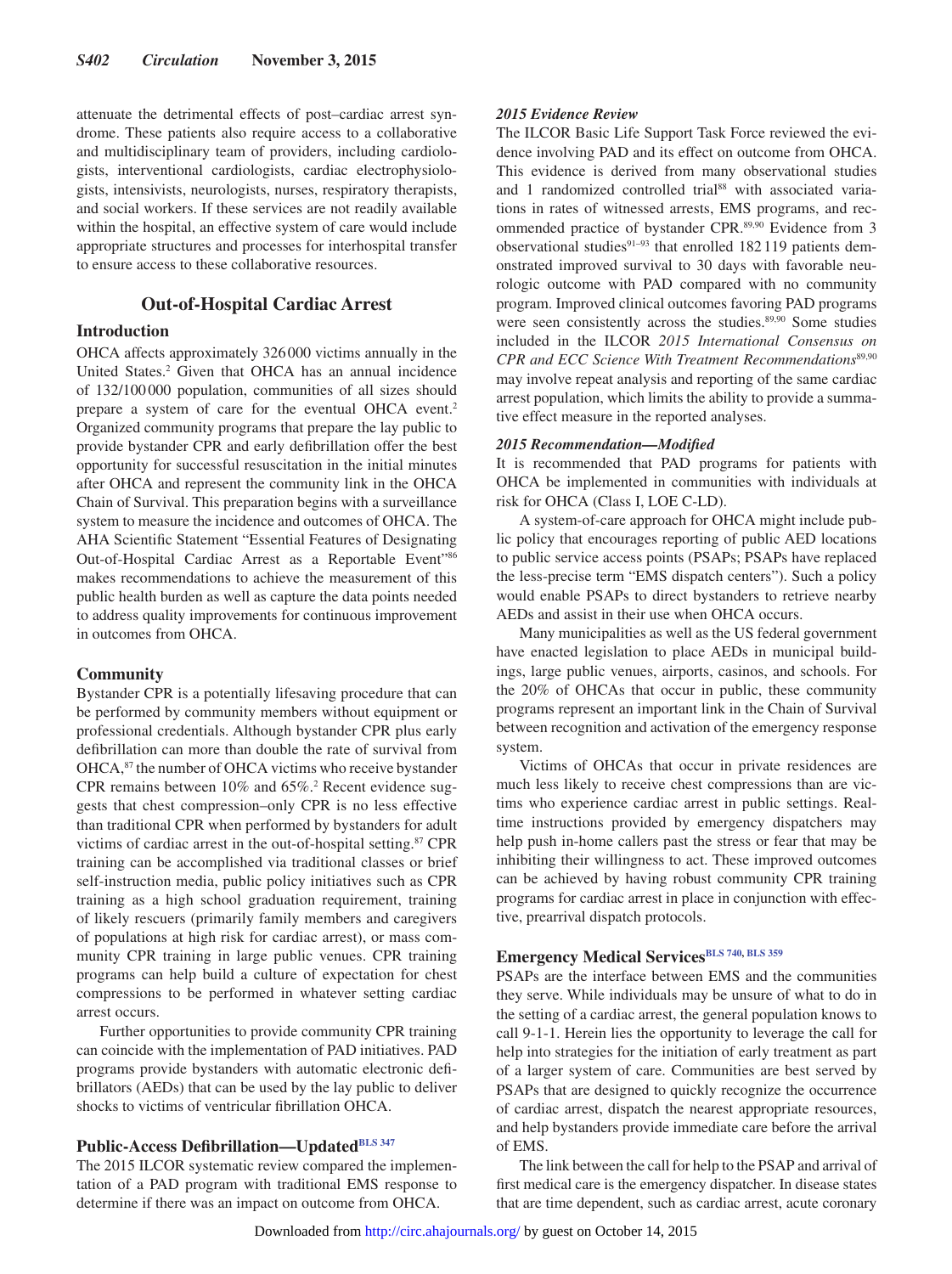syndrome (ACS), stroke, and trauma, recognition of symptoms and initiation of intervention can result in improved outcomes. In cardiac arrest, dispatcher-guided CPR has been extensively described.94,95 In these descriptive studies, dispatcher-guided CPR has been shown to reduce time to first compression.

## **Dispatcher Recognition of Cardiac Arrest—Updated**

The 2015 ILCOR systematic review addressed whether there are descriptions of any specific symptoms among adults and children who are in cardiac arrest outside a hospital compared with no description that helped emergency dispatchers identify cardiac arrest. Appropriate recognition of a patient in cardiac arrest is an important component of the discussion between a dispatcher and the bystanders with a cardiac arrest victim. This identification can lead to initiation of dispatcher-guided CPR and provide valuable information to EMS providers.

## *2015 Evidence Review*

Evidence is derived from observational investigations that involve more than 17000 patients from 27 different studies. In 2 studies that evaluated emergency dispatcher recognition alone, the sensitivity of recognition ranged from  $18\%$  to  $83\%$ .<sup>96,97</sup> In systems that currently have protocols to aid dispatchers in the recognition of cardiac arrest, the sensitivity when using protocols ranged from 38% to 96.9%, with a specificity exceeding 99%. Use of these scripted protocols has been shown to increase the rate of dispatcher-guided CPR.98-100 The identification of abnormal breathing or agonal gasps is particularly important in the recognition of cardiac arrest by emergency dispatchers. This abnormal pattern is described by a wide range of heterogeneous words and phrases: difficulty breathing, poorly breathing, impaired breathing, occasional breathing, barely/hardly breathing, heavy breathing, labored breathing, sighing, and strange breathing.<sup>96,101</sup> The presence of agonal gasps is a factor that negatively affects the identification of cardiac arrest. One study reported agonal gasps were present in 50% of cardiac arrests that were not identified.<sup>99</sup> Training of emergency dispatchers in the recognition of agonal gasps has been associated with increased dispatcher-guided CPR.102,103

#### *2015 Recommendations—Updated*

It is recommended that emergency dispatchers determine if a patient is unconscious with abnormal breathing after acquiring the requisite information to determine the location of the event (Class I, LOE C-LD).

If the patient is unconscious with abnormal or absent breathing, it is reasonable for the emergency dispatcher to assume that the patient is in cardiac arrest (Class IIa, LOE C-LD).

Dispatchers should be educated to identify unconsciousness with abnormal and agonal gasps across a range of clinical presentations and descriptions (Class I, LOE C-LD).

There are limited data regarding the use of emergency dispatchers to appropriately identify patients with myocardial infarction. Using a protocol-driven approach, emergency dispatchers have been able to instruct patients with symptoms to self-administer aspirin, but there has not been a study that showed this improved outcomes.<sup>104</sup> However, in a system of care, identification by emergency dispatchers of symptoms that suggest a myocardial infarction may assist in the triage of these patients by EMS personnel and result in rapid transport to hospitals with adequate resources. In stroke patients, there is also evidence for reduced time from scene to hospital,<sup>105</sup> and identification of stroke symptoms by emergency dispatchers and prehospital providers is consistent with a system of care for the appropriate triage of stroke patients within that system of care.

## **Dispatcher Instruction in CPR—Updated**

It has been hypothesized that dispatcher-initiated CPR instruction will improve outcomes, and the ILCOR systematic review sought to identify evidence of improved outcomes. Dispatcher-initiated CPR instruction has become integrated into many systems of care and viewed as an important link between the community and the EMS system.

## *2015 Evidence Review—Updated*

Evidence related to this question was assessed in several studies (1 meta-analysis, 3 randomized clinical trials, and 11 observational studies). There was no statistical benefit in survival with favorable neurologic outcome at the time of hospital discharge to 1 year.103,106–108 A meta-analysis showed an absolute survival benefit of 2.4% (95% confidence interval, 0.1%–4.9%) with the use of dispatcher instructions for continuous compressions over traditional CPR.109 There is no evidence, however, to show that dispatcher instructions were associated with ROSC.<sup>99,106</sup> When the use of dispatcher instructions on CPR parameters was evaluated, dispatcher-guided CPR with bystander CPR initiation increased performance of chest compressions and ventilation.107,110 There is no evidence that dispatcher-guided CPR decreases time to commence CPR.<sup>98,100,103,111,112</sup>

## *2015 Recommendation—Updated*

We recommend that dispatchers should provide chest compression–only CPR instructions to callers for adults with suspected OHCA (Class I, LOE C-LD).

## **Use of Social Media to Summon Rescuers— Updated[EIT 878](https://volunteer.heart.org/apps/pico/Pages/PublicComment.aspx?q=878)**

Summoning rescuers to the scene of an OHCA may lead to initiation of CPR or defibrillation before the arrival of dispatched EMS providers. In a few localities, a system of care has been evaluated that includes emergency dispatcher activation of social media to summon nearby willing rescuers to provide bystander CPR until EMS providers arrive. The 2015 ILCOR systematic review addressed whether EMS dispatchers summoning rescuers with the use of technology or other social media improves patient outcomes.

## *2015 Evidence Review*

Two case series examined the use of computer-generated phone calls and text messages sent to lay responders within 500 or 1000 meters of patients with suspected cardiac arrest. In one study, lay responders arrived first in 44.6% of episodes,<sup>113</sup> while in the second study, time to first shock was improved.114 In a randomized trial, social media was used by dispatchers to notify nearby potential rescuers of a possible cardiac arrest. Although few patients ultimately received CPR from volunteers dispatched by the notification system, there was a higher rate of bystander-initiated CPR (62% vs 48% in control group).<sup>114a</sup>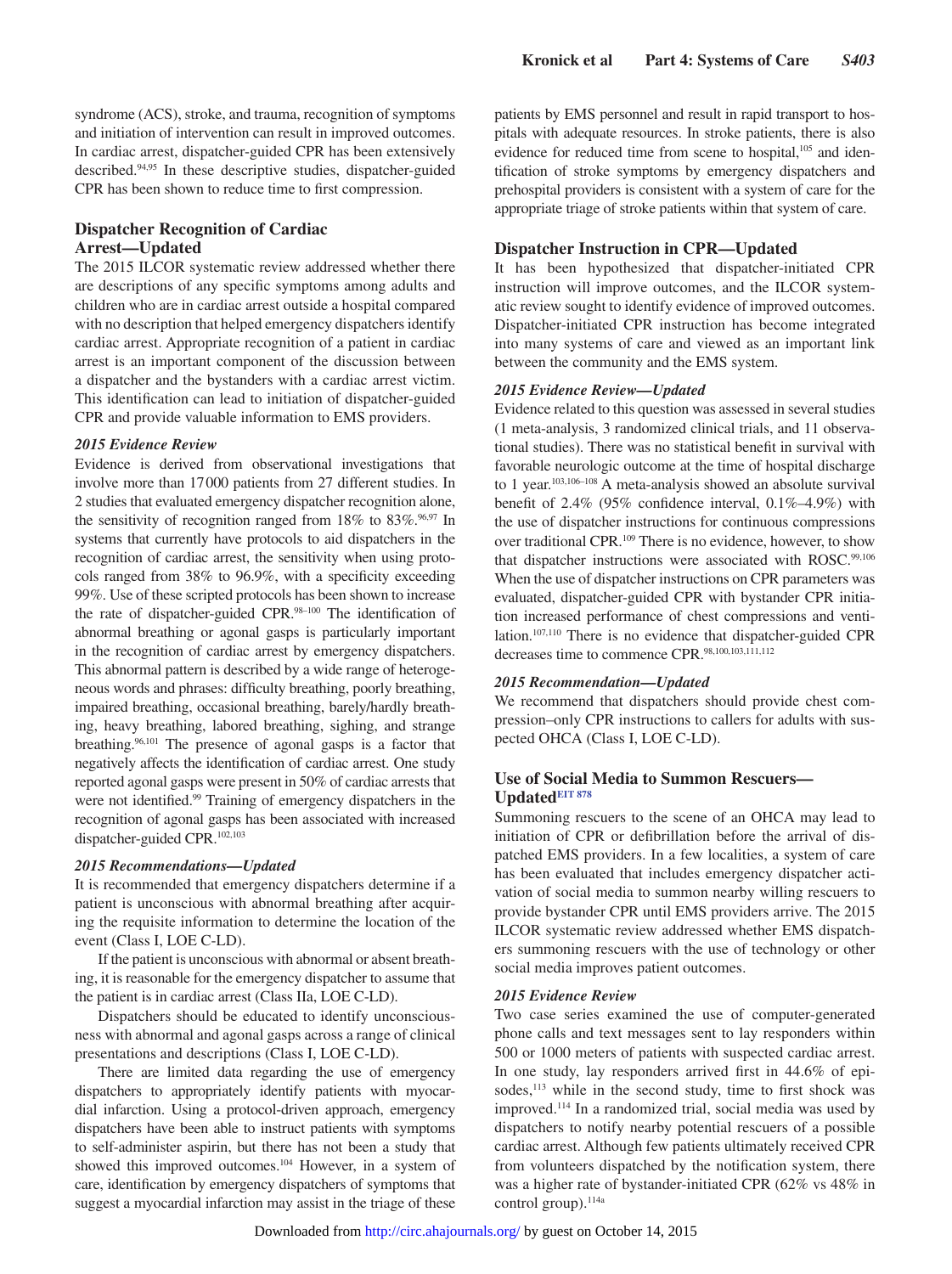#### *2015 Recommendation—New*

Given the low risk of harm and the potential benefit of such notifications, it may be reasonable for communities to incorporate, where available, social media technologies that summon rescuers who are willing and able to perform CPR and are in close proximity to a suspected victim of OHCA (Class IIb, LOE B-R).

## **EMS and Transition to the Hospital**

High-performance EMS is a key component of the OHCA system of care. An EMS culture of excellence reinforces itself through CQI, whereby successful OHCA resuscitations are considered the norm rather than the exception. Focused CQI review, supported by comprehensive data collection, seeks to evaluate what went right and what went wrong during the resuscitation and apply lessons learned to future resuscitation efforts.

#### **OHCA Quality Metrics**

Continuous efforts to improve resuscitation outcomes are impossible without data capture. The collection of resuscitation process measures is the underpinning of a system of care's quality improvement efforts. The ILCOR Consensus Statement "Cardiac Arrest and Cardiopulmonary Resuscitation Outcome Reports: Update of the Utstein Resuscitation Registry Templates for Out-of-Hospital Cardiac Arrest"115 includes recommendations for cardiac arrest data collection based on updated and simplified Utstein templates. The core Utstein data set capture is recommended as the minimum data required for CQI. These data form the data set for CPR registries at all levels. In addition, supplementary data are essential for further resuscitation research. Examples of supplementary data would be 12-lead ECG and CPR quality measurement—interventions available in some prehospital settings but not all.

High-performance EMS responders understand that high-quality CPR is the foundation on which all of their resuscitation efforts depend. Furthermore, when CPR quality is measured, responders strive to perform the highest quality of CPR. Actual CPR performance improves when providers know that their performance is being measured the well-known Hawthorne effect. Chest compression fraction (the percent of total resuscitation time spent compressing the chest), chest compression quality (rate, depth, and chest recoil), and ventilation rate are fundamental metrics defining high-quality CPR. CPR quality measurement is needed to provide timely feedback to the responding providers.

Advanced life support (ALS) bridges the transition from OHCA care to the receiving facility. ALS can provide the OHCA patient with advanced cardiac monitoring, 12-lead ECG, additional defibrillation and cardioversion interventions, vascular access, appropriate pharmacologic interventions, and advanced airway care. This same broad scope of practice for ALS providers can be further leveraged to provide comprehensive postresuscitation care (eg, hemodynamic optimization, oxygen- and volume-limiting ventilation) once ROSC is achieved.

## **ACS and STEMI Systems of Care**

A systems-of-care approach to STEMI encompasses a well-organized approach with system-wide integration that includes primary prevention and recognition, EMS, ED, inhospital, specialty cardiac center, rehabilitation, and secondary prevention community resources. This approach has all of the required elements and characteristics of a system of care. The STEMI system of care starts with rapid identification by EMS providers in the field. The goal for the EMS system is early identification, initial management, and transport to an appropriate facility for definitive care.

The system begins with the community recognizing the signs of a potential ACS and calling 9-1-1 early. Approximately 40% to 60% of STEMI patients call 9-1- 1, and the remaining patients present directly to the hospital.<sup>116,117</sup> Given the risk of sudden cardiac arrest in these patients, improving the rate of calling 9-1-1 is a clear goal. The dispatchers may provide prearrival advice (eg, early aspirin administration). On scene, the paramedics will assess quickly; perform a prehospital 12-lead ECG; and administer aspirin, nitrates, and other medications. Prompt identification of STEMI is the key that allows consideration of the method of reperfusion: prehospital fibrinolysis, notification of the hospital for early in-hospital fibrinolysis, and/or specific hospital destination with notification of the catheterization team for primary percutaneous coronary intervention (PPCI). Interpretation of the prehospital ECG is critical to the process. The methods to interpret that ECG, which are consistent with a system of care, are reviewed in "Part 9: Acute Coronary Syndromes."

Prehospital fibrinolysis requires a system including provider expertise, well-established protocols, comprehensive training programs, medical oversight, and quality assurance. Not all systems may be able to support such a program. Similarly, PPCI requires an infrastructure of highvolume local or regional cardiac catheterization facilities and experienced providers. Thus, the decision regarding prehospital fibrinolysis, in-hospital fibrinolysis, or transport directly to a PPCI center is determined by the local system's resources.

The cardiac arrest and STEMI systems of care are linked in that a disproportionally high number of patients with ACS and STEMI also have sudden cardiac arrest. A key part of the postarrest management is consideration of patient evaluation in the catheterization laboratory. To achieve prompt recognition and treatment of ACS, the 2 systems of care—out of hospital care and in-hospital care—must be integrated.

## **Transport to Specialized Cardiac Arrest Centers[EIT 624](https://volunteer.heart.org/apps/pico/Pages/PublicComment.aspx?q=624)**

The 2015 ILCOR systematic review addressed whether transport of OHCA patients by EMS directly to a specialist cardiac arrest center improves outcomes.

A cardiac resuscitation center is a hospital that provides evidence-based practice in resuscitation and post-cardiac arrest care, including 24-hour, 7-day PCI capability; targeted temperature management, cardiorespiratory and systems support with an adequate annual volume of cases; and commitment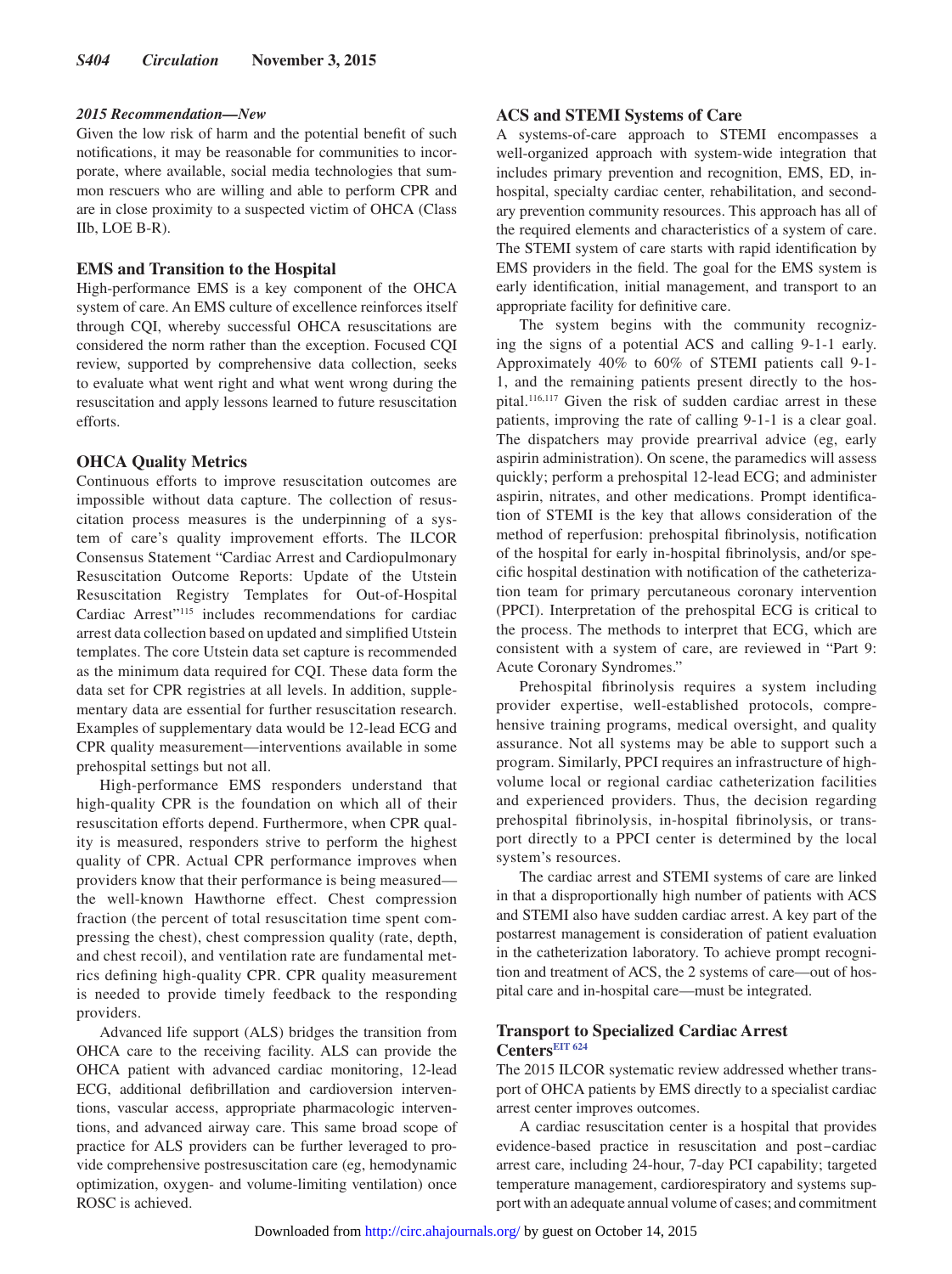#### *2015 Evidence Review—Updated*

Only 1 prospective study<sup>118</sup> compared survival outcomes in OHCA patients who were transported to a critical care medical center with those who were transported to a noncritical care hospital, while 20 observational studies performed comparisons of patient destination based on differences in hospital characteristics, $85,119-126$  transport times, $127-131$  or before-andafter implementation of regionalized systems of care.132–137 These studies, reporting on more than 120 000 patients surviving to hospital discharge, suggest an association between improved survival (or neurologically intact survival when reported) and patient transport to specialist cardiac arrest centers.

## *2015 Recommendation—Updated*

A regionalized approach to OHCA resuscitation that includes the use of cardiac resuscitation centers may be considered (Class IIb, LOE C-LD).

#### **Continuous Quality Improvement**

Over the past 15 years, we have seen considerable improvements in the number of survivors from both IHCA and OHCA. These improvements have been associated with increased focus and attention in areas such as increasing bystander CPR, improving CPR quality, early defibrillation and optimizing rapid response systems and post-cardiac arrest care. The wide variability in survival that remains across systems, however, highlights the success that individual high-performing systems have accomplished and pushes the envelope on what is possible.

Certain qualities of a system of care make it effective and lead to desired outcomes. Whether it spans organizations or is located within 1 unit, systems benefit from conscious pursuit of clarity, focus, discipline, and engagement.138 Successful systems of care in both the in-hospital and out-of-hospital settings engage in CQI. There are numerous approaches to quality improvement that have been used across industries, but all of them share several key concepts, including goal setting, a process-centric focus, measurement, and accountability.

## **Goal Setting**

It is difficult to be successful without first defining what success is. And the definition of success, or the goal, has to be defined specifically enough that a person and/or system can be held accountable to it. For most quality improvement goals, that means specifying both the quantity of change expected and the date by which that change is to be completed. For example, the AHA ECC 2020 Impact Goals include doubling survival from cardiac arrests between 2010 and 2020 from 19% to 38% in hospitalized adults and from 7.9% to 15% for all out-of hospital arrests. The goals also set a target of doubling bystander CPR rates from 31% to 62% and increasing survival from cardiac arrests from  $35\%$  to  $50\%$  in hospitalized children.<sup>139</sup> These highly specific goals enable evaluation of the current survival and bystander CPR rates in the context of both the progress made and work needed to achieve the stated goals by 2020.

Individual systems of care need to define their own goals based on their assessment of what the most important outcomes are. In their book, *The 4 Disciplines of Execution* (4DX), McChesney and colleagues termed these the "wildly important goals," or WIGs, and cautioned against focusing on more than 1 or 2 at a time to ensure success.<sup>140</sup> Subsystems can, in turn, focus on 1 to 2 WIGs in pursuit of system-wide WIGs. An example of a WIG is the ECC Systems of Care Subcommittee's including doubling of the number of states with CPR/AED training as a high school graduation requirement, a metric the advocacy committee has been working hard to achieve. Individual EMS systems may target the percentage of 9-1-1 calls for cardiac arrest with dispatcher instructions, enabling the caller to start CPR within 1 minute. Hospitals, in pursuit of the ultimate goal of decreasing cardiac arrest on the general wards, might target the number of RRT calls made for patients with physiologic evidence of deterioration. The key is that these process-oriented measures, or lead measures, as they are referred to in 4DX language, are in a system's control to modify and are the ones most expected to move the needle on the outcome metric of interest. The 4DX principle is to focus on the "wildly important" (but lagging) goals while acting on the leading measures.

#### **Effecting Change**

Those responsible for improving a resuscitation system can choose from a number of scientific problem-solving models to achieve continuous improvement (eg, Lean, Six Sigma, Total Quality Management, Plan-Do-Check-Act or Adjust, Plan-Do-Study-Act). While each has its own language and approach (eg, Lean, the continuous transformation of waste into customer value by workers; Six Sigma, the continuous decrease of variation; and PDCA, the iterative process of continuous small improvements; Figure 4), each uses data to drive the process improvement.

The framework used is not as important as an agreed-upon method and language and an established process whereby improvements are made after direct observation and analysis of root causes, with changes piloted as experiments, ideally by the workers who propose them. This drive—to improve



**Figure 4.** The Plan-Do-Check-Act cycle.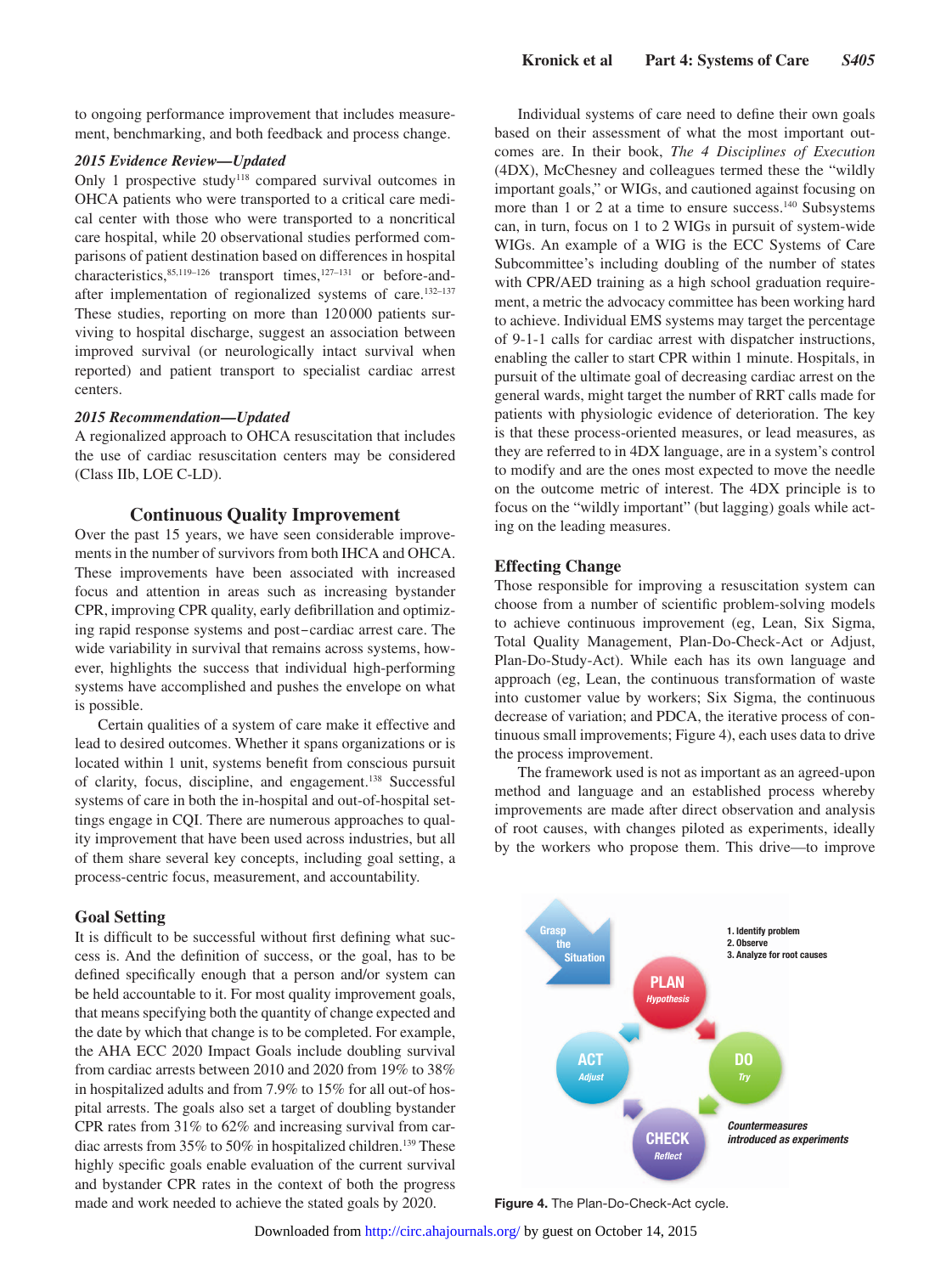continually a complex system's performance to meet its goal—characterizes the best systems, sometimes described as complex adaptive systems. The individuals and leaders in the system continually assess processes, form hypotheses, design possible improvements, run experiments, check results, and reflect—and then start again.141

## *Measurement*

Goal setting and effecting change are data-driven processes. As such, they are dependent on regular and accurate measurement of the process and outcome variables. Candidate measures have been defined in Utstein guidelines and AHA consensus statements for the benefit of generalizability and to enable comparisons across systems, but they are not consistently used. Registries such as Get With The Guidelines-Resuscitation and the Cardiac Arrest Registry to Enhance Survival exist for this purpose as well, but they currently represent only a small fraction of existing hospitals and EMS systems.142–144 Significant improvement in arrest outcomes depends on collection, analysis, feedback, and interventions based on data and observations. This includes measuring structure, process, and outcomes of the steps involved in the resuscitation system of care. Only once these data are routinely collected will it be possible to continuously evaluate and improve what is done.

#### *Accountability*

For data to be useful, it has to be fed back to the team and used to assess progress toward the goal. That requires people to be accountable to that data for making the next round of changes. In the OHCA system of care, such stakeholders should come equally from the community, the EMS and the hospital systems of care. In the hospital, candidates for accountability include resuscitation team members; CPR committee members; and senior executives, including the chief quality, nursing, or medical officer. In the United Kingdom, every hospital is required to have a resuscitation officer for oversight of the IHCA program at that facility. The resuscitation officer's responsibilities include ensuring appropriate and timely recognition of cardiac arrest, effective and timely interventions, and the necessary processes and training to optimize outcome. Strong leadership is considered a necessary component for a highly performing enterprise. In light of the number of IHCAs, the variability of IHCA incidences and outcomes, and the potential to save more lives, perhaps it is time for US hospitals to have resuscitation officers with appropriate authority, responsibility, resources, and accountability to lead hospital resuscitation programs.

## **Conclusion**

Using a systems-of-care approach as well as a rigorous process for CQI that is based on data can lead to improvements in the process for managing patients with cardiac arrest and improving their outcomes. We have learned a lot from highperforming systems and have made considerable progress over the past decade. But the current variability in survival from cardiac arrest shows that both IHCA and OHCA systems have the potential for substantial improvement. Continued improvement in the processes of managing patients before, during, and after cardiac arrest will require intense focus on consistent, clear goals aimed at decreasing incidence of and improving survival from cardiac arrest. Change will depend on engaged team members willing to be accountable for seeing those goals to fruition while actively working on improving process. And all of these aspects will demand high-quality data measurement, feedback, and comparison.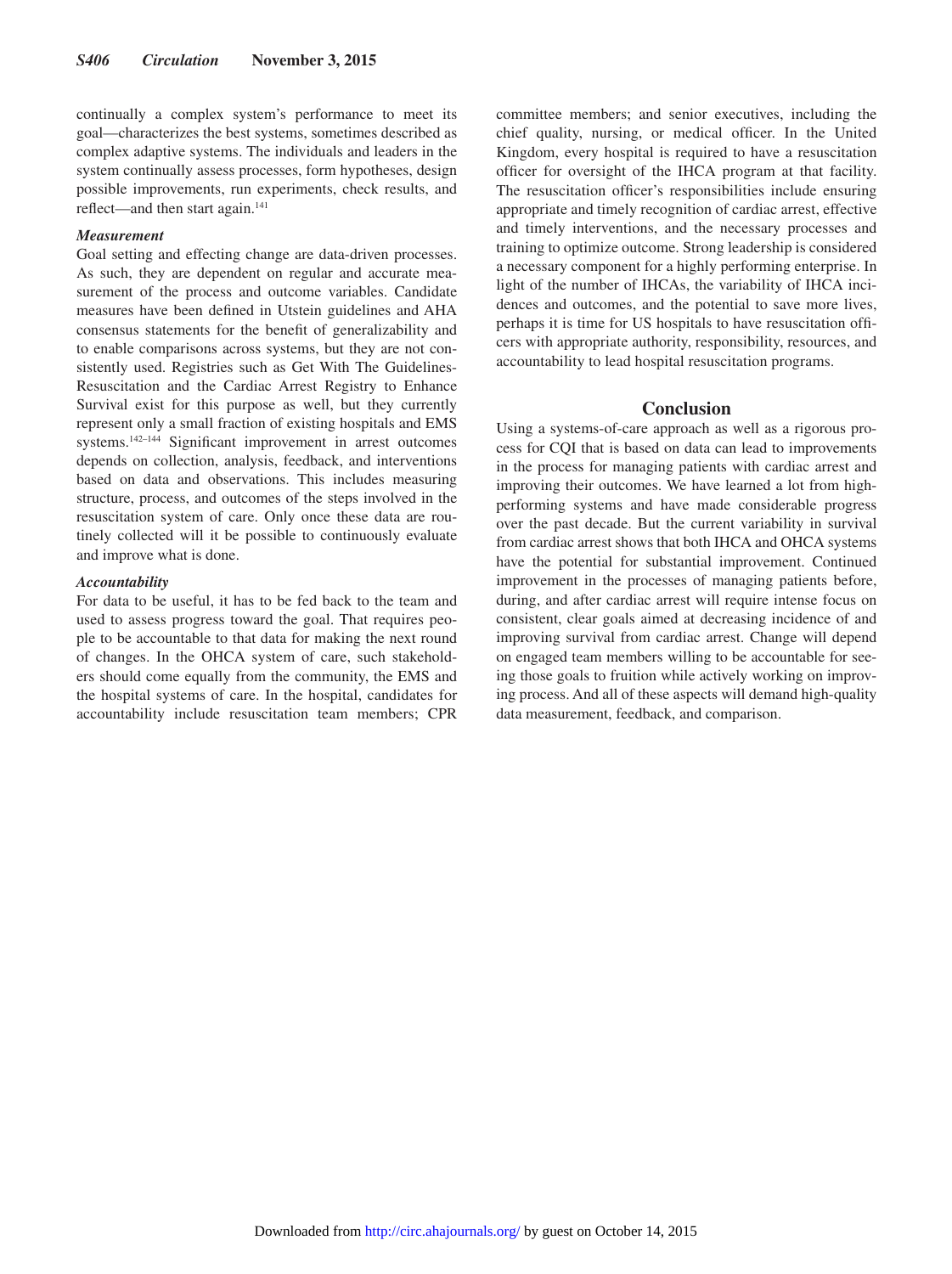## **Disclosures**

## **Part 4: Systems of Care and Continuous Quality Improvement: 2015 Guidelines Update Writing Group Disclosures**

|                                |                                                                                                           |                                                                                                                                                                                                                                                                                                  | <b>Other</b>        |                                     |                       |                                                  |                                      |                                               |
|--------------------------------|-----------------------------------------------------------------------------------------------------------|--------------------------------------------------------------------------------------------------------------------------------------------------------------------------------------------------------------------------------------------------------------------------------------------------|---------------------|-------------------------------------|-----------------------|--------------------------------------------------|--------------------------------------|-----------------------------------------------|
| <b>Writing Group</b><br>Member | Employment                                                                                                | <b>Research Grant</b>                                                                                                                                                                                                                                                                            | Research<br>Support | Speakers' Bureau/<br>Honoraria      | <b>Expert Witness</b> | Ownership<br>Interest                            | Consultant/<br><b>Advisory Board</b> | <b>Other</b>                                  |
| Steven L. Kronick              | University of<br>Michigan                                                                                 | None                                                                                                                                                                                                                                                                                             | None                | None                                | None                  | None                                             | None                                 | None                                          |
| Robert A. Berg                 | Children's<br>Hospital of<br>Philadelphia                                                                 | None                                                                                                                                                                                                                                                                                             | None                | None                                | None                  | None                                             | None                                 | None                                          |
| John E. Billi                  | The University of<br><b>Michigan Medical</b><br>School                                                    | None                                                                                                                                                                                                                                                                                             | None                | None                                | None                  | None                                             | None                                 | None                                          |
| Jose G. Cabanas                | City of Austin                                                                                            | None                                                                                                                                                                                                                                                                                             | None                | None                                | None                  | None                                             | None                                 | None                                          |
| David C. Cone                  | <b>Yale University</b><br>School of<br>Medicine                                                           | None                                                                                                                                                                                                                                                                                             | None                | None                                | None                  | None                                             | None                                 | None                                          |
| Deborah B. Diercks             | University of<br>California Davis<br><b>Medical Center</b>                                                | Astra Zeneca*;<br>PCORI*                                                                                                                                                                                                                                                                         | None                | None                                | None                  | None                                             | None                                 | Society of<br>Cardiovascular<br>Patient Care* |
| Dana P. Edelson                | University of<br>Chicago                                                                                  | American Heart<br>Association/<br>Laerdal Medical†;<br>NIH†                                                                                                                                                                                                                                      | None                | None                                | None                  | QuantHC+: Patent<br>Pending ARCD.<br>P0535US.P2+ | None                                 | None                                          |
| James (Jim)<br>Foster          | University of<br>Alaska                                                                                   | None                                                                                                                                                                                                                                                                                             | None                | None                                | None                  | None                                             | None                                 | None                                          |
| Michael C. Kurz                | University of<br>Alabama at<br>Birmingham                                                                 | NIH <sub>†</sub> ; RPS*                                                                                                                                                                                                                                                                          | None                | <b>Zoll Medical</b><br>Corporation* | None                  | None                                             | None                                 | None                                          |
| <b>Steve Lin</b>               | Li Ka Shing<br>Knowledge<br>Institute of St.<br>Michael's Hospital                                        | <b>Canadian Institutes</b><br>of Health Research†;<br><b>Academic Health</b><br><b>Sciences Centre</b><br>(AHSC) Alternative<br><b>Funding Plan</b><br>Innovation Fund†;<br>Physicians' Services<br>Incorporated (PSI)<br>Foundation†;<br>Canadian<br>Association<br>of Emergency<br>Physicians* | None                | None                                | None                  | None                                             | None                                 | None                                          |
| Reylon A. Meeks                | <b>Blank Children's</b><br>Hospital                                                                       | None                                                                                                                                                                                                                                                                                             | None                | None                                | None                  | None                                             | None                                 | None                                          |
| Michelle Welsford              | Centre for<br>Paramedic<br><b>Education and</b><br>Research,<br>Hamilton Health<br><b>Sciences Centre</b> | None                                                                                                                                                                                                                                                                                             | None                | None                                | None                  | None                                             | None                                 | None                                          |
| <b>Consultant</b>              |                                                                                                           |                                                                                                                                                                                                                                                                                                  |                     |                                     |                       |                                                  |                                      |                                               |
| Andrew H. Travers              | <b>Emergency Health</b><br>Services, Nova<br>Scotia                                                       | None                                                                                                                                                                                                                                                                                             | None                | None                                | None                  | None                                             | American Heart<br>Association+       | None                                          |

This table represents the relationships of writing group members that may be perceived as actual or reasonably perceived conflicts of interest as reported on the Disclosure Questionnaire, which all members of the writing group are required to complete and submit. A relationship is considered to be "significant" if (a) the person receives \$10000 or more during any 12-month period, or 5% or more of the person's gross income; or (b) the person owns 5% or more of the voting stock or share of the entity, or owns \$10000 or more of the fair market value of the entity. A relationship is considered to be "modest" if it is less than "significant" under the preceding definition. \*Modest.

†Significant.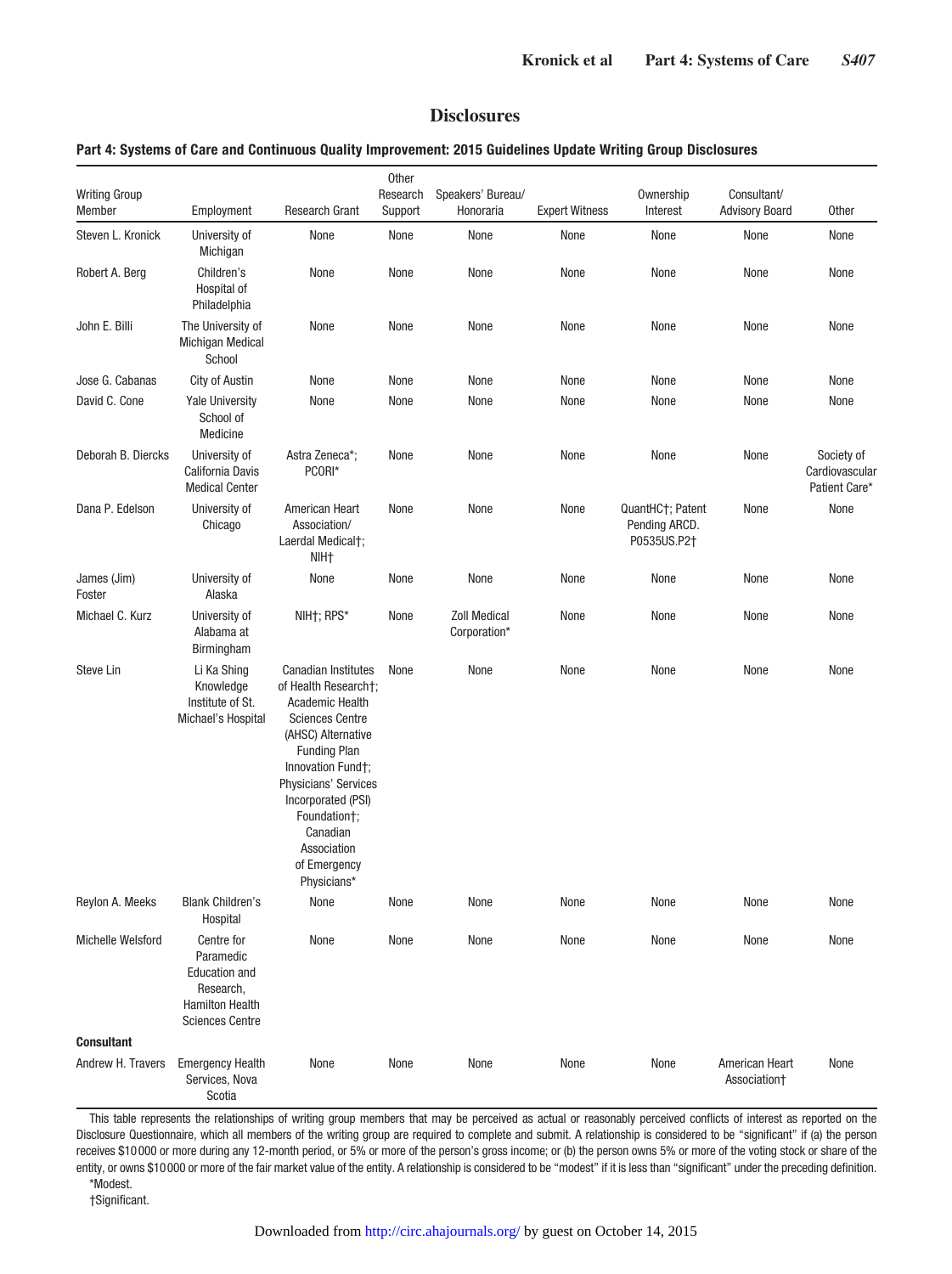## **Appendix**

#### **2015 Guidelines Update: Part 4 Recommendations**

| Year Last |                                                                  |                                                                                                                                                                                                                                                    |                  |
|-----------|------------------------------------------------------------------|----------------------------------------------------------------------------------------------------------------------------------------------------------------------------------------------------------------------------------------------------|------------------|
| Reviewed  | Topic                                                            | Recommendation                                                                                                                                                                                                                                     | Comments         |
| 2015      | <b>Prearrest Rapid Response</b><br>Systems                       | For adult patients, RRT or MET systems can be effective in reducing the incidence of cardiac<br>arrest, particularly in general care wards (Class IIa, LOE C-LD).                                                                                  | updated for 2015 |
| 2015      | <b>Prearrest Rapid Response</b><br>Systems                       | Pediatric MET/RRT systems may be considered in facilities where children with high-risk<br>illnesses are cared for on general in-patient units (Class IIb, LOE C-LD).                                                                              | updated for 2015 |
| 2015      | <b>Prearrest Rapid Response</b><br>Systems                       | The use of EWSS may be considered for adults and children (Class IIb, LOE C-LD).                                                                                                                                                                   | updated for 2015 |
| 2015      | Debriefing                                                       | It is reasonable for in-hospital systems of care to implement performance-focused debriefing of<br>rescuers after IHCA in both adults and children (Class IIa, LOE C-LD).                                                                          | updated for 2015 |
| 2015      | <b>Public-Access Defibrillation</b>                              | It is recommended that PAD programs for patients with OHCA be implemented in communities at<br>risk for cardiac arrest (Class I, LOE C-LD).                                                                                                        | updated for 2015 |
| 2015      | Dispatcher Recognition of<br><b>Cardiac Arrest</b>               | It is recommended that emergency dispatchers determine if a patient is unconscious with<br>abnormal breathing after acquiring the requisite information to determine the location of the<br>event (Class I, LOE C-LD).                             | updated for 2015 |
| 2015      | Dispatcher Recognition of<br><b>Cardiac Arrest</b>               | If the patient is unconscious with abnormal or absent breathing, it is reasonable for the<br>emergency dispatcher to assume that the patient is in cardiac arrest (Class IIa, LOE C-LD).                                                           | updated for 2015 |
| 2015      | Dispatcher Recognition of<br><b>Cardiac Arrest</b>               | Dispatchers should be educated to identify unconsciousness with abnormal and agonal gasps<br>across a range of clinical presentations and descriptions (Class I, LOE C-LD).                                                                        | updated for 2015 |
| 2015      | Dispatcher Instruction<br>in CPR                                 | We recommend that dispatchers should provide chest compression-only CPR instructions to<br>callers for adults with suspected OHCA (Class I, LOE C-LD).                                                                                             | updated for 2015 |
| 2015      | Use of Social Media to<br><b>Summon Rescuers</b>                 | It may be reasonable for communities to incorporate, where available, social media technologies<br>that summon rescuers who are willing and able to perform CPR and are in close proximity to a<br>suspected victim of OHCA (Class IIb, LOE C-LD). | updated for 2015 |
| 2015      | <b>Transport to Specialized</b><br><b>Cardiac Arrest Centers</b> | A regionalized approach to OHCA resuscitation that includes the use of cardiac resuscitation<br>centers may be considered (Class IIb, LOE C-LD).                                                                                                   | updated for 2015 |

## **References**

- 1. Cummins RO, Ornato JP, Thies WH, Pepe PE. Improving survival from sudden cardiac arrest: the "chain of survival" concept. A statement for health professionals from the Advanced Cardiac Life Support Subcommittee and the Emergency Cardiac Care Committee, American Heart Association. *Circulation*. 1991;83:1832–1847.
- 2. Mozaffarian D, Benjamin EJ, Go AS, Arnett DK, Blaha MJ, Cushman M, de Ferranti S, Després JP, Fullerton HJ, Howard VJ, Huffman MD, Judd SE, Kissela BM, Lackland DT, Lichtman JH, Lisabeth LD, Liu S, Mackey RH, Matchar DB, McGuire DK, Mohler ER 3rd, Moy CS, Muntner P, Mussolino ME, Nasir K, Neumar RW, Nichol G, Palaniappan L, Pandey DK, Reeves MJ, Rodriguez CJ, Sorlie PD, Stein J, Towfighi A, Turan TN, Virani SS, Willey JZ, Woo D, Yeh RW, Turner MB; on behalf of the American Heart Association Statistics Committee and Stroke Statistics Subcommittee. Heart disease and stroke statistics—2015 update: a report from the American Heart Association. *Circulation*. 2015;131:e29–e322. doi: 10.1161/CIR.0000000000000152.
- 3. Knudson JD, Neish SR, Cabrera AG, Lowry AW, Shamszad P, Morales DL, Graves DE, Williams EA, Rossano JW. Prevalence and outcomes of pediatric in-hospital cardiopulmonary resuscitation in the United States: an analysis of the Kids' Inpatient Database. *Crit Care Med*. 2012;40: 2940–2944. doi: 10.1097/CCM.0b013e31825feb3f.
- 4. Nadkarni VM, Larkin GL, Peberdy MA, Carey SM, Kaye W, Mancini ME, Nichol G, Lane-Truitt T, Potts J, Ornato JP, Berg RA; National Registry of Cardiopulmonary Resuscitation Investigators. First documented rhythm and clinical outcome from in-hospital cardiac arrest among children and adults. *JAMA*. 2006;295:50–57. doi: 10.1001/jama.295.1.50.
- 5. Girotra S, Nallamothu BK, Spertus JA, Li Y, Krumholz HM, Chan PS; American Heart Association Get with the Guidelines–Resuscitation Investigators. Trends in survival after in-hospital cardiac arrest. *N Engl J Med*. 2012;367:1912–1920. doi: 10.1056/NEJMoa1109148.
- 6. Girotra S, Spertus JA, Li Y, Berg RA, Nadkarni VM, Chan PS; American Heart Association Get With The Guidelines–Resuscitation Investigators.

Survival trends in pediatric in-hospital cardiac arrests: an analysis from Get With The Guidelines-Resuscitation. *Circ Cardiovasc Qual Outcomes*. 2013;6:42–49. doi: 10.1161/CIRCOUTCOMES.112.967968.

- 7. Merchant RM, Yang L, Becker LB, Berg RA, Nadkarni V, Nichol G, Carr BG, Mitra N, Bradley SM, Abella BS, Groeneveld PW; American Heart Association Get With the Guideline-Resuscitation Investigators. Variability in case-mix adjusted in-hospital cardiac arrest rates. *Med Care*. 2012;50:124–130. doi: 10.1097/MLR.0b013e31822d5d17.
- 8. Merchant FM, Jones P, Wehrenberg S, Lloyd MS, Saxon LA. Incidence of defibrillator shocks after elective generator exchange following uneventful first battery life. *J Am Heart Assoc*. 2014;3:e001289. doi: 10.1161/ JAHA.114.001289.
- 9. Jayaram N, Spertus JA, Nadkarni V, Berg RA, Tang F, Raymond T, Guerguerian AM, Chan PS; American Heart Association's Get with the Guidelines-Resuscitation Investigators. Hospital variation in survival after pediatric in-hospital cardiac arrest. *Circ Cardiovasc Qual Outcomes*. 2014;7:517–523. doi: 10.1161/CIRCOUTCOMES.113.000691.
- 10. Peberdy MA, Ornato JP, Larkin GL, Braithwaite RS, Kashner TM, Carey SM, Meaney PA, Cen L, Nadkarni VM, Praestgaard AH, Berg RA; National Registry of Cardiopulmonary Resuscitation Investigators. Survival from in-hospital cardiac arrest during nights and weekends. *JAMA*. 2008;299:785–792. doi: 10.1001/jama.299.7.785.
- 11. Chan PS, Nichol G, Krumholz HM, Spertus JA, Jones PG, Peterson ED, Rathore SS, Nallamothu BK; American Heart Association National Registry of Cardiopulmonary Resuscitation (NRCPR) Investigators. Racial differences in survival after in-hospital cardiac arrest. *JAMA*. 2009;302:1195–1201. doi: 10.1001/jama.2009.1340.
- 12. Berg RA, Sutton RM, Holubkov R, Nicholson CE, Dean JM, Harrison R, Heidemann S, Meert K, Newth C, Moler F, Pollack M, Dalton H, Doctor A, Wessel D, Berger J, Shanley T, Carcillo J, Nadkarni VM; Eunice Kennedy Shriver National Institute of Child Health and Human Development Collaborative Pediatric Critical Care Research Network and for the American Heart Association's Get With The Guidelines-Resuscitation (formerly the National Registry of Cardiopulmonary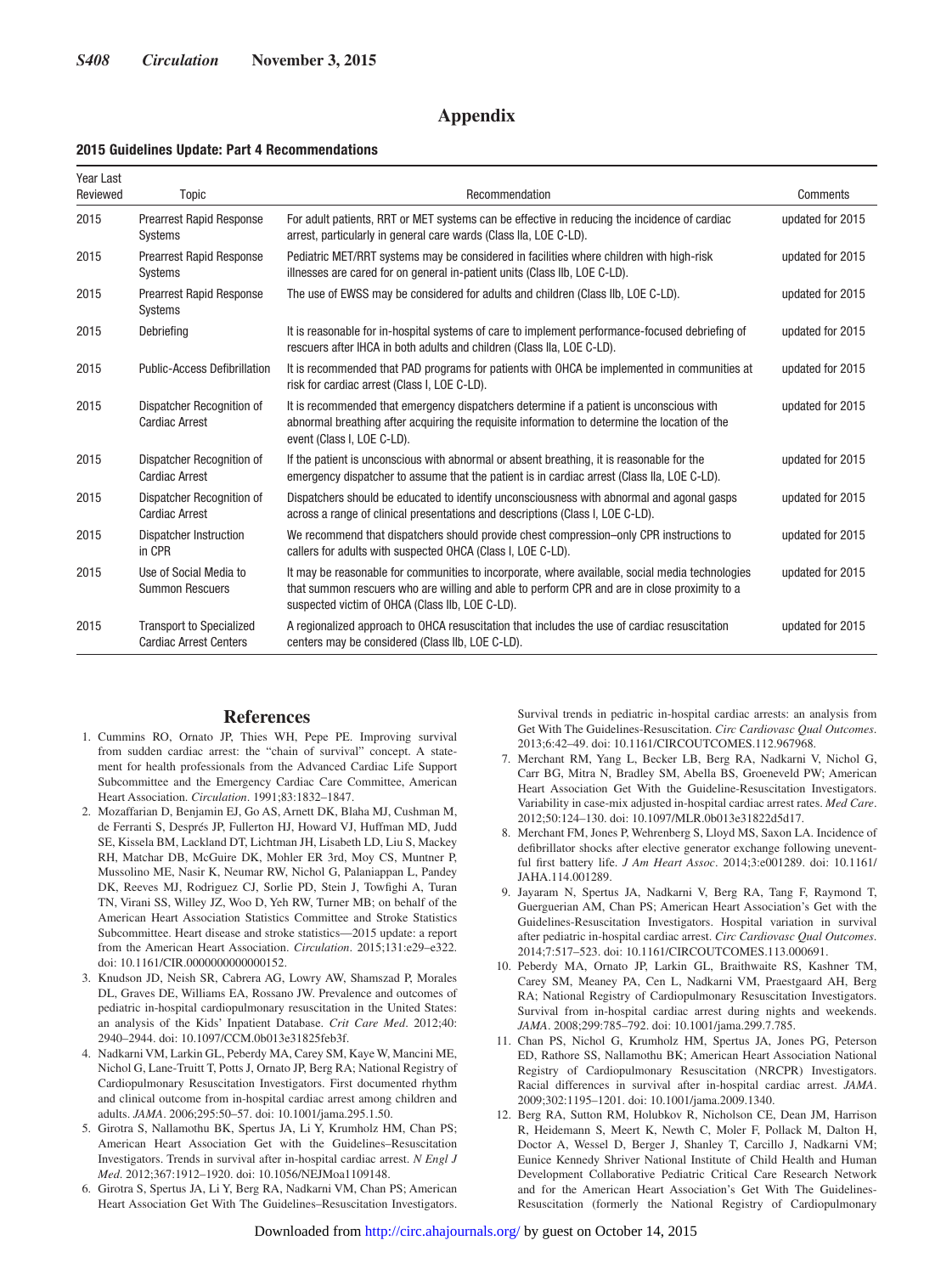Resuscitation) Investigators. Ratio of PICU versus ward cardiopulmonary resuscitation events is increasing. *Crit Care Med*. 2013;41:2292–2297. doi: 10.1097/CCM.0b013e31828cf0c0.

- 13. Girotra S, Cram P, Spertus JA, Nallamothu BK, Li Y, Jones PG, Chan PS; American Heart Association's Get With the Guidelines®- Resuscitation Investigators. Hospital variation in survival trends for inhospital cardiac arrest. *J Am Heart Assoc*. 2014;3:e000871. doi: 10.1161/ JAHA.114.000871.
- 14. Fuhrmann L, Lippert A, Perner A, Østergaard D. Incidence, staff awareness and mortality of patients at risk on general wards. *Resuscitation*. 2008;77:325–330. doi: 10.1016/j.resuscitation.2008.01.009.
- 15. Peberdy MA, Cretikos M, Abella BS, DeVita M, Goldhill D, Kloeck W, Kronick SL, Morrison LJ, Nadkarni VM, Nichol G, Nolan JP, Parr M, Tibballs J, van der Jagt EW, Young L. Recommended guidelines for monitoring, reporting, and conducting research on medical emergency team, outreach, and rapid response systems: an Utstein-style scientific statement: a scientific statement from the International Liaison Committee on Resuscitation (American Heart Association, Australian Resuscitation Council, European Resuscitation Council, Heart and Stroke Foundation of Canada, InterAmerican Heart Foundation, Resuscitation Council of Southern Africa, and the New Zealand Resuscitation Council); the American Heart Association Emergency Cardiovascular Care Committee; the Council on Cardiopulmonary, Perioperative, and Critical Care; and the Interdisciplinary Working Group on Quality of Care and Outcomes Research. *Circulation*. 2007;116:2481–2500. doi: 10.1161/ CIRCULATIONAHA.107.186227.
- 16. Devita MA, Bellomo R, Hillman K, Kellum J, Rotondi A, Teres D, Auerbach A, Chen WJ, Duncan K, Kenward G, Bell M, Buist M, Chen J, Bion J, Kirby A, Lighthall G, Ovreveit J, Braithwaite RS, Gosbee J, Milbrandt E, Peberdy M, Savitz L, Young L, Harvey M, Galhotra S. Findings of the first consensus conference on medical emergency teams. *Crit Care Med*. 2006;34:2463–2478. doi: 10.1097/01.CCM.0000235743.38172.6E.
- 17. Subbe CP, Davies RG, Williams E, Rutherford P, Gemmell L. Effect of introducing the Modified Early Warning score on clinical outcomes, cardio-pulmonary arrests and intensive care utilisation in acute medical admissions. *Anaesthesia*. 2003;58:797–802.
- 18. Priestley G, Watson W, Rashidian A, Mozley C, Russell D, Wilson J, Cope J, Hart D, Kay D, Cowley K, Pateraki J. Introducing Critical Care Outreach: a ward-randomised trial of phased introduction in a general hospital. *Intensive Care Med*. 2004;30:1398–1404. doi: 10.1007/ s00134-004-2268-7.
- 19. Al-Qahtani S, Al-Dorzi HM, Tamim HM, Hussain S, Fong L, Taher S, Al-Knawy BA, Arabi Y. Impact of an intensivist-led multidisciplinary extended rapid response team on hospital-wide cardiopulmonary arrests and mortality. *Crit Care Med*. 2013;41:506–517. doi: 10.1097/ CCM.0b013e318271440b.
- 20. Bellomo R, Goldsmith D, Uchino S, Buckmaster J, Hart GK, Opdam H, Silvester W, Doolan L, Gutteridge G. A prospective before-and-after trial of a medical emergency team. *Med J Aust*. 2003;179:283–287.
- 21. Buist MD, Moore GE, Bernard SA, Waxman BP, Anderson JN, Nguyen TV. Effects of a medical emergency team on reduction of incidence of and mortality from unexpected cardiac arrests in hospital: preliminary study. *BMJ*. 2002;324:387–390.
- 22. Laurens N, Dwyer T. The impact of medical emergency teams on ICU admission rates, cardiopulmonary arrests and mortality in a regional hospital. *Resuscitation*. 2011;82:707–712. doi: 10.1016/j. resuscitation.2010.11.031.
- 23. Moon A, Cosgrove JF, Lea D, Fairs A, Cressey DM. An eight year audit before and after the introduction of modified early warning score (MEWS) charts, of patients admitted to a tertiary referral intensive care unit after CPR. *Resuscitation*. 2011;82:150–154. doi: 10.1016/j.resuscitation.2010.09.480.
- 24. Sabahi M, Fanaei SA, Ziaee SA, Falsafi FS. Efficacy of a rapid response team on reducing the incidence and mortality of unexpected cardiac arrests. *Trauma Mon*. 2012;17:270–274. doi: 10.5812/traumamon.4170.
- 25. Dacey MJ, Mirza ER, Wilcox V, Doherty M, Mello J, Boyer A, Gates J, Brothers T, Baute R. The effect of a rapid response team on major clinical outcome measures in a community hospital. *Crit Care Med*. 2007;35:2076–2082.
- 26. Sarani B, Palilonis E, Sonnad S, Bergey M, Sims C, Pascual JL, Schweickert W. Clinical emergencies and outcomes in patients admitted to a surgical versus medical service. *Resuscitation*. 2011;82:415–418. doi: 10.1016/j.resuscitation.2010.12.005.
- 27. Beitler JR, Link N, Bails DB, Hurdle K, Chong DH. Reduction in hospital-wide mortality after implementation of a rapid response team: a longterm cohort study. *Crit Care*. 2011;15:R269. doi: 10.1186/cc10547.
- 28. Konrad D, Jäderling G, Bell M, Granath F, Ekbom A, Martling CR. Reducing in-hospital cardiac arrests and hospital mortality by introducing a medical emergency team. *Intensive Care Med*. 2010;36:100–106. doi: 10.1007/s00134-009-1634-x.
- 29. Chan PS, Khalid A, Longmore LS, Berg RA, Kosiborod M, Spertus JA. Hospital-wide code rates and mortality before and after implementation of a rapid response team. *JAMA*. 2008;300:2506–2513. doi: 10.1001/ jama.2008.715.
- 30. Bristow PJ, Hillman KM, Chey T, Daffurn K, Jacques TC, Norman SL, Bishop GF, Simmons EG. Rates of in-hospital arrests, deaths and intensive care admissions: the effect of a medical emergency team. *Med J Aust*. 2000;173:236–240.
- 31. Lighthall GK, Parast LM, Rapoport L, Wagner TH. Introduction of a rapid response system at a United States veterans affairs hospital reduced cardiac arrests. *Anesth Analg*. 2010;111:679–686. doi: 10.1213/ ANE.0b013e3181e9c3f3.
- 32. Howell MD, Ngo L, Folcarelli P, Yang J, Mottley L, Marcantonio ER, Sands KE, Moorman D, Aronson MD. Sustained effectiveness of a primary-team-based rapid response system. *Crit Care Med*. 2012;40:2562– 2568. doi: 10.1097/CCM.0b013e318259007b.
- 33. Santamaria J, Tobin A, Holmes J. Changing cardiac arrest and hospital mortality rates through a medical emergency team takes time and constant review. *Crit Care Med*. 2010;38:445–450. doi: 10.1097/ CCM.0b013e3181cb0ff1.
- 34. Baxter AD, Cardinal P, Hooper J, Patel R. Medical emergency teams at The Ottawa Hospital: the first two years. *Can J Anaesth*. 2008;55:223– 231. doi: 10.1007/BF03021506.
- 35. Benson L, Mitchell C, Link M, Carlson G, Fisher J. Using an advanced practice nursing model for a rapid response team. *Jt Comm J Qual Patient Saf*. 2008;34:743–747.
- 36. Campello G, Granja C, Carvalho F, Dias C, Azevedo LF, Costa-Pereira A. Immediate and long-term impact of medical emergency teams on cardiac arrest prevalence and mortality: a plea for periodic basic life-support training programs. *Crit Care Med*. 2009;37:3054–3061. doi: 10.1097/ CCM.0b013e3181b02183.
- 37. Offner PJ, Heit J, Roberts R. Implementation of a rapid response team decreases cardiac arrest outside of the intensive care unit. *J Trauma*. 2007;62:1223–1227; discussion 1227. doi: 10.1097/ TA.0b013e31804d4968.
- 38. Moldenhauer K, Sabel A, Chu ES, Mehler PS. Clinical triggers: an alternative to a rapid response team. *Jt Comm J Qual Patient Saf*. 2009;35:164–174.
- 39. Rothberg MB, Belforti R, Fitzgerald J, Friderici J, Keyes M. Four years' experience with a hospitalist-led medical emergency team: an interrupted time series. *J Hosp Med*. 2012;7:98–103. doi: 10.1002/jhm.953.
- 40. DeVita MA, Braithwaite RS, Mahidhara R, Stuart S, Foraida M, Simmons RL; Medical Emergency Response Improvement Team (MERIT). Use of medical emergency team responses to reduce hospital cardiopulmonary arrests. *Qual Saf Health Care*. 2004;13:251–254. doi: 10.1136/ qhc.13.4.251.
- 41. Hayani O, Al-Beihany A, Zarychanski R, Chou A, Kharaba A, Baxter A, Patel R, Allan DS. Impact of critical care outreach on hematopoietic stem cell transplant recipients: a cohort study. *Bone Marrow Transplant*. 2011;46:1138–1144. doi: 10.1038/bmt.2010.248.
- 42. Jones S, Mullally M, Ingleby S, Buist M, Bailey M, Eddleston JM. Bedside electronic capture of clinical observations and automated clinical alerts to improve compliance with an Early Warning Score protocol. *Crit Care Resusc*. 2011;13:83–88.
- 43. Kenward G, Castle N, Hodgetts T, Shaikh L. Evaluation of a medical emergency team one year after implementation. *Resuscitation*. 2004;61: 257–263. doi: 10.1016/j.resuscitation.2004.01.021.
- 44. Lim SY, Park SY, Park HK, Kim M, Park HY, Lee B, Lee JH, Jung EJ, Jeon K, Park CM, Ko MG, Park MR, Nam JM, Won SY, Jung JH, Cho SH, Suh GY. Early impact of medical emergency team implementation in a country with limited medical resources: a before-and-after study. *J Crit Care*. 2011;26:373–378. doi: 10.1016/j.jcrc.2010.08.019.
- 45. Patel MS, Jones MA, Jiggins M, Williams SC. Does the use of a "track and trigger" warning system reduce mortality in trauma patients? *Injury*. 2011;42:1455–1459. doi: 10.1016/j.injury.2011.05.030.
- 46. Scherr K, Wilson DM, Wagner J, Haughian M. Evaluating a new rapid response team: NP-led versus intensivist-led comparisons. *AACN Adv Crit Care*. 2012;23:32–42. doi: 10.1097/NCI.0b013e318240e2f9.
- 47. Shah SK, Cardenas VJ Jr, Kuo YF, Sharma G. Rapid response team in an academic institution: does it make a difference? *Chest*. 2011;139: 1361–1367. doi: 10.1378/chest.10-0556.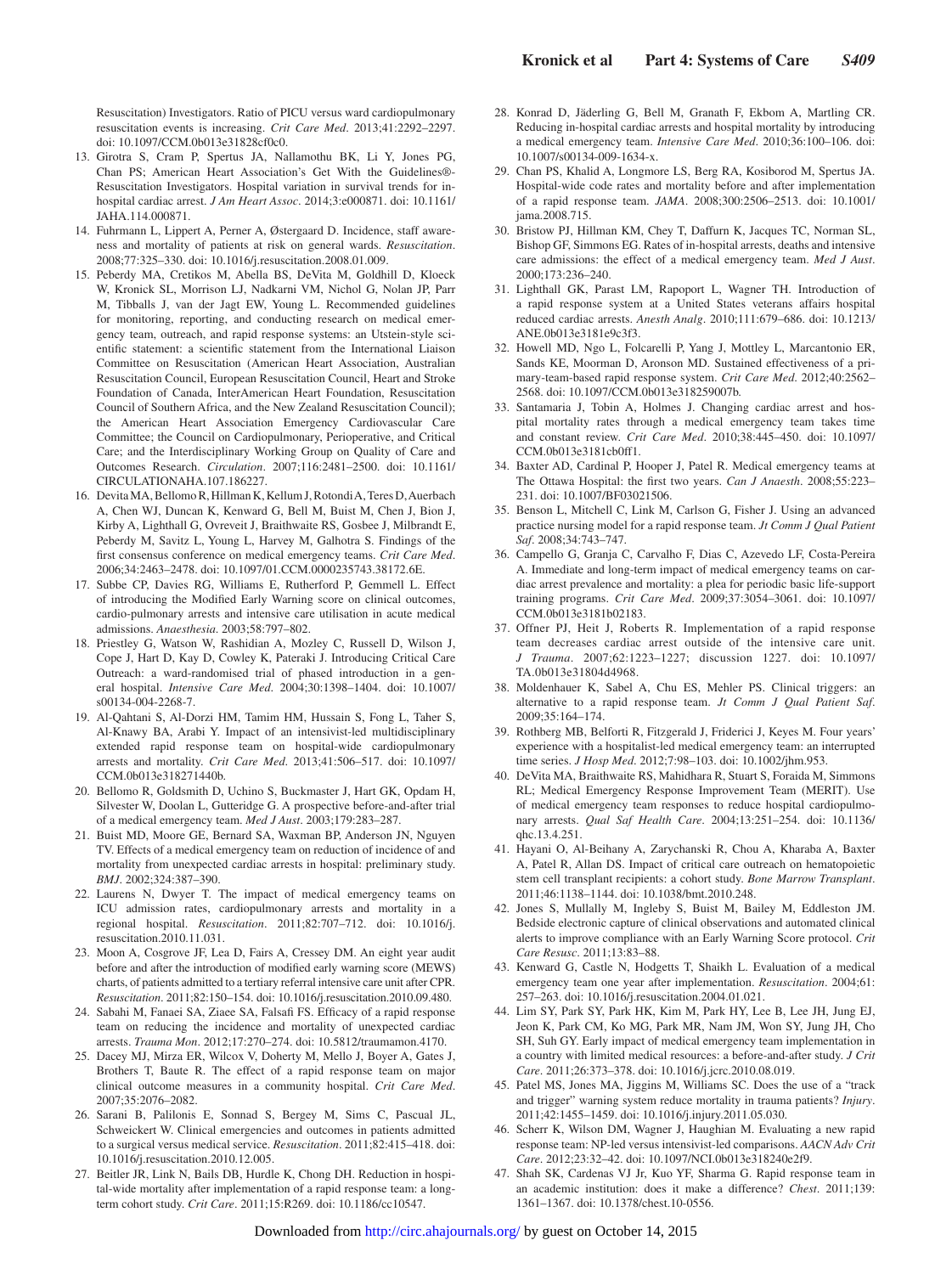- 48. Simmes FM, Schoonhoven L, Mintjes J, Fikkers BG, van der Hoeven JG. Incidence of cardiac arrests and unexpected deaths in surgical patients before and after implementation of a rapid response system. *Ann Intensive Care*. 2012;2:20. doi: 10.1186/2110-5820-2-20.
- 49. Snyder CW, Patel RD, Roberson EP, Hawn MT. Unplanned intubation after surgery: risk factors, prognosis, and medical emergency team effects. *Am Surg*. 2009;75:834–838.
- 50. Vazquez R, Gheorghe C, Grigoriyan A, Palvinskaya T, Amoateng-Adjepong Y, Manthous CA. Enhanced end-of-life care associated with deploying a rapid response team: a pilot study. *J Hosp Med*. 2009;4:449– 452. doi: 10.1002/jhm.451.
- 51. Rothschild JM, Woolf S, Finn KM, Friedberg MW, Lemay C, Furbush KA, Williams DH, Bates DW. A controlled trial of a rapid response system in an academic medical center. *Jt Comm J Qual Patient Saf*. 2008;34: 417–425, 365.
- 52. Hunt EA, Zimmer KP, Rinke ML, Shilkofski NA, Matlin C, Garger C, Dickson C, Miller MR. Transition from a traditional code team to a medical emergency team and categorization of cardiopulmonary arrests in a children's center. *Arch Pediatr Adolesc Med*. 2008;162:117–122. doi: 10.1001/archpediatrics.2007.33.
- 53. Sharek PJ, Parast LM, Leong K, Coombs J, Earnest K, Sullivan J, Frankel LR, Roth SJ. Effect of a rapid response team on hospital-wide mortality and code rates outside the ICU in a Children's Hospital. *JAMA*. 2007;298:2267–2274. doi: 10.1001/jama.298.19.2267.
- 54. Anwar-ul-Haque, Saleem AF, Zaidi S, Haider SR. Experience of pediatric rapid response team in a tertiary care hospital in Pakistan. *Indian J Pediatr*. 2010;77:273–276. doi: 10.1007/s12098-010-0032-2.
- 55. Kotsakis A, Lobos AT, Parshuram C, Gilleland J, Gaiteiro R, Mohseni-Bod H, Singh R, Bohn D; Ontario Pediatric Critical Care Response Team Collaborative. Implementation of a multicenter rapid response system in pediatric academic hospitals is effective. *Pediatrics*. 2011;128:72–78. doi: 10.1542/peds.2010-0756.
- 56. Hanson CC, Randolph GD, Erickson JA, Mayer CM, Bruckel JT, Harris BD, Willis TS. A reduction in cardiac arrests and duration of clinical instability after implementation of a paediatric rapid response system. *Postgrad Med J*. 2010;86:314–318. doi: 10.1136/qshc.2007.026054.
- 57. Zenker P, Schlesinger A, Hauck M, Spencer S, Hellmich T, Finkelstein M, Thygeson MV, Billman G. Implementation and impact of a rapid response team in a children's hospital. *Jt Comm J Qual Patient Saf*. 2007;33:418–425.
- 58. Brilli RJ, Gibson R, Luria JW, Wheeler TA, Shaw J, Linam M, Kheir J, McLain P, Lingsch T, Hall-Haering A, McBride M. Implementation of a medical emergency team in a large pediatric teaching hospital prevents respiratory and cardiopulmonary arrests outside the intensive care unit. *Pediatr Crit Care Med*. 2007;8:236–246; quiz 247. doi: 10.1097/01. PCC.0000262947.72442.EA.
- 59. Tibballs J, Kinney S. Reduction of hospital mortality and of preventable cardiac arrest and death on introduction of a pediatric medical emergency team. *Pediatr Crit Care Med*. 2009;10:306–312. doi: 10.1097/ PCC.0b013e318198b02c.
- 60. Randhawa S, Roberts-Turner R, Woronick K, DuVal J. Implementing and sustaining evidence-based nursing practice to reduce pediatric cardiopulmonary arrest. *West J Nurs Res*. 2011;33:443–456. doi: 10.1177/0193945910379585.
- 61. Cardoso LT, Grion CM, Matsuo T, Anami EH, Kauss IA, Seko L, Bonametti AM. Impact of delayed admission to intensive care units on mortality of critically ill patients: a cohort study. *Crit Care*. 2011;15:R28. doi: 10.1186/cc9975.
- 62. Meaney PA, Bobrow BJ, Mancini ME, Christenson J, de Caen AR, Bhanji F, Abella BS, Kleinman ME, Edelson DP, Berg RA, Aufderheide TP, Menon V, Leary M; CPR Quality Summit Investigators, the American Heart Association Emergency Cardiovascular Care Committee, and the Council on Cardiopulmonary, Critical Care, Perioperative and Resuscitation. Cardiopulmonary resuscitation quality: [corrected] improving cardiac resuscitation outcomes both inside and outside the hospital: a consensus statement from the American Heart Association. *Circulation*. 2013;128:417–435. doi: 10.1161/ CIR.0b013e31829d8654.
- 63. Edelson DP, Yuen TC, Mancini ME, Davis DP, Hunt EA, Miller JA, Abella BS. Hospital cardiac arrest resuscitation practice in the United States: a nationally representative survey. *J Hosp Med*. 2014;9:353–357. doi: 10.1002/jhm.2174.
- 64. Mancini ME, Soar J, Bhanji F, Billi JE, Dennett J, Finn J, Ma MH, Perkins GD, Rodgers DL, Hazinski MF, Jacobs I, Morley PT; on behalf of the Education, Implementation, and Teams Chapter

Collaborators. Part 12: education, implementation, and teams: 2010 International Consensus on Cardiopulmonary Resuscitation and Emergency Cardiovascular Care Science With Treatment Recommendations. *Circulation*. 2010;122(suppl 2):S539–S581. doi: 10.1161/CIRCULATIONAHA.110.971143.

- 65. Soar J, Mancini ME, Bhanji F, Billi JE, Dennett J, Finn J, Ma MH, Perkins GD, Rodgers DL, Hazinski MF, Jacobs I, Morley PT; Education, Implementation, and Teams Chapter Collaborators. Part 12: education, implementation, and teams: 2010 International Consensus on Cardiopulmonary Resuscitation and Emergency Cardiovascular Care Science with Treatment Recommendations. *Resuscitation*. 2010;81 suppl 1:e288–e330. doi: 10.1016/j.resuscitation.2010.08.030.
- 66. Hunziker S, Johansson AC, Tschan F, Semmer NK, Rock L, Howell MD, Marsch S. Teamwork and leadership in cardiopulmonary resuscitation. *J Am Coll Cardiol*. 2011;57:2381–2388. doi: 10.1016/j. jacc.2011.03.017.
- 67. Hunziker S, Bühlmann C, Tschan F, Balestra G, Legeret C, Schumacher C, Semmer NK, Hunziker P, Marsch S. Brief leadership instructions improve cardiopulmonary resuscitation in a high-fidelity simulation: a randomized controlled trial. *Crit Care Med*. 2010;38:1086–1091. doi: 10.1097/CCM.0b013e3181cf7383.
- 68. Ten Eyck RP, Tews M, Ballester JM, Hamilton GC. Improved fourthyear medical student clinical decision-making performance as a resuscitation team leader after a simulation-based curriculum. *Simul Healthc*. 2010;5:139–145. doi: 10.1097/SIH.0b013e3181cca544.
- 69. Fernandez Castelao E, Russo SG, Cremer S, Strack M, Kaminski L, Eich C, Timmermann A, Boos M. Positive impact of crisis resource management training on no-flow time and team member verbalisations during simulated cardiopulmonary resuscitation: a randomised controlled trial. *Resuscitation*. 2011;82:1338–1343. doi: 10.1016/j. resuscitation.2011.05.009.
- 70. Ornato JP, Peberdy MA. Applying lessons from commercial aviation safety and operations to resuscitation. *Resuscitation*. 2014;85:173–176. doi: 10.1016/j.resuscitation.2013.10.029.
- 71. Neumar RW, Otto CW, Link MS, Kronick SL, Shuster M, Callaway CW, Kudenchuk PJ, Ornato JP, McNally B, Silvers SM, Passman RS, White RD, Hess EP, Tang W, Davis D, Sinz E, Morrison LJ. Part 8: adult advanced cardiovascular life support: 2010 American Heart Association Guidelines for Cardiopulmonary Resuscitation and Emergency Cardiovascular Care. *Circulation*. 2010;122(suppl 3):S729–S767. doi: 10.1161/CIRCULATIONAHA.110.970988.
- 72. Kleinman ME, Chameides L, Schexnayder SM, Samson RA, Hazinski MF, Atkins DL, Berg MD, de Caen AR, Fink EL, Freid EB, Hickey RW, Marino BS, Nadkarni VM, Proctor LT, Qureshi FA, Sartorelli K, Topjian A, van der Jagt EW, Zaritsky AL. Part 14: pediatric advanced life support: 2010 American Heart Association Guidelines for Cardiopulmonary Resuscitation and Emergency Cardiovascular Care. *Circulation*. 2010;122(suppl 3):S876–S908. doi: 10.1161/ CIRCULATIONAHA.110.971101.
- 73. Cooper S. Developing leaders for advanced life support: evaluation of a training programme. *Resuscitation*. 2001;49:33–38.
- 74. DePriest J, Fee-Mulhearn AL, Teleron A. A novel ACLS team leader checklist implemented to improve resuscitation efforts. *Resuscitation*. 2013;84:e115. doi: 10.1016/j.resuscitation.2013.03.002.
- 75. Bhanji F, Mancini ME, Sinz E, Rodgers DL, McNeil MA, Hoadley TA, Meeks RA, Hamilton MF, Meaney PA, Hunt EA, Nadkarni VM, Hazinski MF. Part 16: education, implementation, and teams: 2010 American Heart Association Guidelines for Cardiopulmonary Resuscitation and Emergency Cardiovascular Care. *Circulation*. 2010;122(suppl 3): S920–S933. doi: 10.1161/CIRCULATIONAHA.110.971135.
- 76. Weidman EK, Bell G, Walsh D, Small S, Edelson DP. Assessing the impact of immersive simulation on clinical performance during actual in-hospital cardiac arrest with CPR-sensing technology: a randomized feasibility study. *Resuscitation*. 2010;81:1556–1561. doi: 10.1016/j. resuscitation.2010.05.021.
- 77. Yeung J, Meeks R, Edelson D, Gao F, Soar J, Perkins GD. The use of CPR feedback/prompt devices during training and CPR performance: A systematic review. *Resuscitation*. 2009;80:743–751. doi: 10.1016/j. resuscitation.2009.04.012.
- 78. Niles D, Sutton RM, Donoghue A, Kalsi MS, Roberts K, Boyle L, Nishisaki A, Arbogast KB, Helfaer M, Nadkarni V. "Rolling Refreshers": a novel approach to maintain CPR psychomotor skill competence. *Resuscitation*. 2009;80:909–912. doi: 10.1016/j.resuscitation.2009.04.021.
- 79. Sutton RM, Niles D, Meaney PA, Aplenc R, French B, Abella BS, Lengetti EL, Berg RA, Helfaer MA, Nadkarni V. Low-dose, high-frequency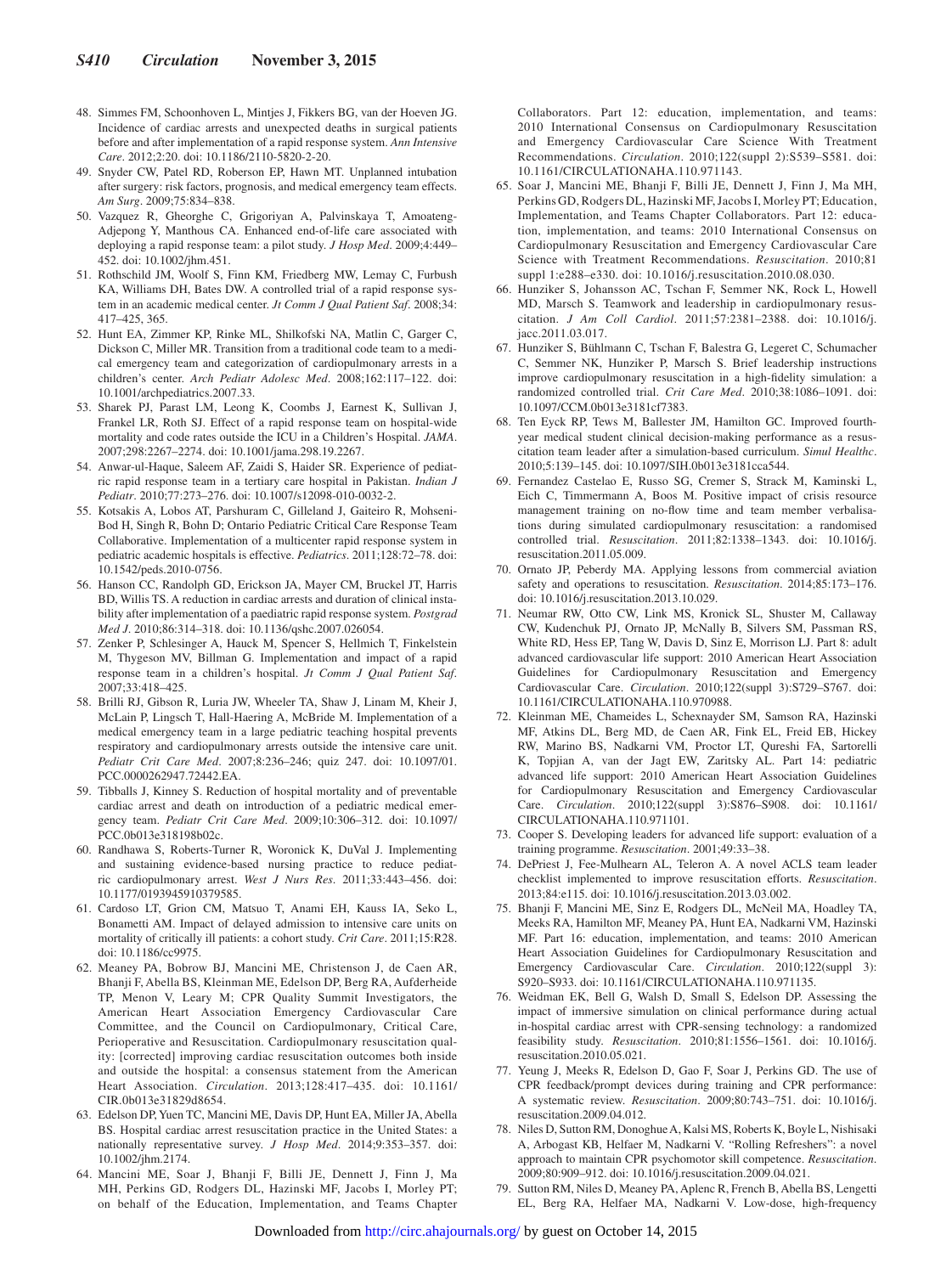CPR training improves skill retention of in-hospital pediatric providers. *Pediatrics*. 2011;128:e145–e151. doi: 10.1542/peds.2010-2105.

- 80. Wolfe H, Maltese MR, Niles DE, Fischman E, Legkobitova V, Leffelman J, Berg RA, Nadkarni VM, Sutton RM. Blood pressure directed booster trainings improve intensive care unit provider retention of excellent cardiopulmonary resuscitation skills. *Pediatr Emerg Care*. 2015:Epub ahead of print.
- 81. Spearpoint KG, Gruber PC, Brett SJ. Impact of the Immediate Life Support course on the incidence and outcome of in-hospital cardiac arrest calls: an observational study over 6 years. *Resuscitation*. 2009;80:638– 643. doi: 10.1016/j.resuscitation.2009.03.002.
- 82. Edelson DP, Litzinger B, Arora V, Walsh D, Kim S, Lauderdale DS, Vanden Hoek TL, Becker LB, Abella BS. Improving in-hospital cardiac arrest process and outcomes with performance debriefing. *Arch Intern Med*. 2008;168:1063–1069. doi: 10.1001/archinte.168.10.1063.
- 83. Wolfe H, Zebuhr C, Topjian AA, Nishisaki A, Niles DE, Meaney PA, Boyle L, Giordano RT, Davis D, Priestley M, Apkon M, Berg RA, Nadkarni VM, Sutton RM. Interdisciplinary ICU cardiac arrest debriefing improves survival outcomes. *Crit Care Med*. 2014;42:1688–1695. doi: 10.1097/CCM.0000000000000327.
- 84. Neumar RW, Nolan JP, Adrie C, Aibiki M, Berg RA, Böttiger BW, Callaway C, Clark RS, Geocadin RG, Jauch EC, Kern KB, Laurent I, Longstreth WT Jr, Merchant RM, Morley P, Morrison LJ, Nadkarni V, Peberdy MA, Rivers EP, Rodriguez-Nunez A, Sellke FW, Spaulding C, Sunde K, Vanden Hoek T. Post-cardiac arrest syndrome: epidemiology, pathophysiology, treatment, and prognostication: a consensus statement from the International Liaison Committee on Resuscitation (American Heart Association, Australian and New Zealand Council on Resuscitation, European Resuscitation Council, Heart and Stroke Foundation of Canada, InterAmerican Heart Foundation, Resuscitation Council of Asia, and the Resuscitation Council of Southern Africa); the American Heart Association Emergency Cardiovascular Care Committee; the Council on Cardiovascular Surgery and Anesthesia; the Council on Cardiopulmonary, Perioperative, and Critical Care; the Council on Clinical Cardiology; and the Stroke Council. *Circulation*. 2008;118:2452–2483. doi: 10.1161/CIRCULATIONAHA.108.190652.
- 85. Carr BG, Kahn JM, Merchant RM, Kramer AA, Neumar RW. Inter-hospital variability in post-cardiac arrest mortality. *Resuscitation*. 2009;80:30–34. doi: 10.1016/j.resuscitation.2008.09.001.
- 86. Nichol G, Rumsfeld J, Eigel B, Abella BS, Labarthe D, Hong Y, O'Connor RE, Mosesso VN, Berg RA, Leeper BB, Weisfeldt ML. Essential features of designating out-of-hospital cardiac arrest as a reportable event: a scientific statement from the American Heart Association Emergency Cardiovascular Care Committee; Council on Cardiopulmonary, Perioperative, and Critical Care; Council on Cardiovascular Nursing; Council on Clinical Cardiology; and Quality of Care and Outcomes Research Interdisciplinary Working Group. *Circulation*. 2008;117:2299– 2308. doi: 10.1161/CIRCULATIONAHA.107.189472.
- 87. Sayre MR, Berg RA, Cave DM, Page RL, Potts J, White RD; American Heart Association Emergency Cardiovascular Care Committee. Hands-only (compression-only) cardiopulmonary resuscitation: a call to action for bystander response to adults who experience outof-hospital sudden cardiac arrest: a science advisory for the public from the American Heart Association Emergency Cardiovascular Care Committee. *Circulation*. 2008;117:2162–2167. doi: 10.1161/ CIRCULATIONAHA.107.189380.
- 88. Hallstrom AP, Ornato JP, Weisfeldt M, Travers A, Christenson J, McBurnie MA, Zalenski R, Becker LB, Schron EB, Proschan M; Public Access Defibrillation Trial Investigators. Public-access defibrillation and survival after out-of-hospital cardiac arrest. *N Engl J Med*. 2004;351:637–646. doi: 10.1056/NEJMoa040566.
- 89. Perkins GD, Travers AH, Berg RA, Castren M, Considine J, Escalante R, Gazmuri RJ, Koster RW, Lim SH, Nation KJ, Olasveengen TM, Sakamoto T, Sayre MR, Sierra A, Smyth MA, Stanton D, Vaillancourt C; Part 3: adult basic life support and automated external defibrillation: 2015 International Consensus on Cardiopulmonary Resuscitation and Emergency Cardiovascular Care Science With Treatment Recommendations. *Resuscitation*. 2015. In press.
- 90. Travers AH, Perkins GD, Berg RA, Castren M, Considine J, Escalante R, Gazmuri RJ, Koster RW, Lim SH, Nation KJ, Olasveengen TM, Sakamoto T, Sayre MR, Sierra A, Smyth MA, Stanton D, Vaillancourt C; on behalf of the Basic Life Support Chapter Collaborators. Part 3: adult basic life support and automated external defibrillation: 2015 International Consensus on Cardiopulmonary Resuscitation and Emergency Cardiovascular Care Science With Treatment Recommendations. *Circulation*. 2015;132(suppl 1):S51–S83. doi: 10.1161/CIR.0000000000000272.
- 91. Kitamura T, Iwami T, Kawamura T, Nagao K, Tanaka H, Hiraide A; Implementation Working Group for the All-Japan Utstein Registry of the Fire and Disaster Management Agency. Nationwide public-access defibrillation in Japan. *N Engl J Med*. 2010;362:994–1004. doi: 10.1056/ NEJMoa0906644.
- 92. Kitamura T, Iwami T, Kawamura T, Nitta M, Nagao K, Nonogi H, Yonemoto N, Kimura T; Japanese Circulation Society Resuscitation Science Study Group. Nationwide improvements in survival from outof-hospital cardiac arrest in Japan. *Circulation*. 2012;126:2834–2843. doi: 10.1161/CIRCULATIONAHA.112.109496.
- 93. Mitani Y, Ohta K, Yodoya N, Otsuki S, Ohashi H, Sawada H, Nagashima M, Sumitomo N, Komada Y. Public access defibrillation improved the outcome after out-of-hospital cardiac arrest in school-age children: a nationwide, population-based, Utstein registry study in Japan. *Europace*. 2013;15:1259–1266. doi: 10.1093/europace/eut053.
- 94. Van Vleet LM, Hubble MW. Time to first compression using Medical Priority Dispatch System compression-first dispatcher-assisted cardiopulmonary resuscitation protocols. *Prehosp Emerg Care*. 2012;16:242– 250. doi: 10.3109/10903127.2011.616259.
- 95. Fujie K, Nakata Y, Yasuda S, Mizutani T, Hashimoto K. Do dispatcher instructions facilitate bystander-initiated cardiopulmonary resuscitation and improve outcomes in patients with out-of-hospital cardiac arrest? A comparison of family and non-family bystanders. *Resuscitation*. 2014;85:315–319. doi: 10.1016/j.resuscitation.2013.11.013.
- 96. Bång A, Herlitz J, Martinell S. Interaction between emergency medical dispatcher and caller in suspected out-of-hospital cardiac arrest calls with focus on agonal breathing. A review of 100 tape recordings of true cardiac arrest cases. *Resuscitation*. 2003;56:25–34.
- 97. Nurmi J, Pettilä V, Biber B, Kuisma M, Komulainen R, Castrén M. Effect of protocol compliance to cardiac arrest identification by emergency medical dispatchers. *Resuscitation*. 2006;70:463–469. doi: 10.1016/j. resuscitation.2006.01.016.
- 98. Eisenberg MS, Hallstrom AP, Carter WB, Cummins RO, Bergner L, Pierce J. Emergency CPR instruction via telephone. *Am J Public Health*. 1985;75:47–50.
- Vaillancourt C, Verma A, Trickett J, Crete D, Beaudoin T, Nesbitt L, Wells GA, Stiell IG. Evaluating the effectiveness of dispatch-assisted cardiopulmonary resuscitation instructions. *Acad Emerg Med*. 2007;14:877–883. doi: 10.1197/j.aem.2007.06.021.
- 100. Stipulante S, Tubes R, El Fassi M, Donneau AF, Van Troyen B, Hartstein G, D'Orio V, Ghuysen A. Implementation of the ALERT algorithm, a new dispatcher-assisted telephone cardiopulmonary resuscitation protocol, in non-Advanced Medical Priority Dispatch System (AMPDS) Emergency Medical Services centres. *Resuscitation*. 2014;85:177–181. doi: 10.1016/j.resuscitation.2013.10.005.
- 101. Berdowski J, Beekhuis F, Zwinderman AH, Tijssen JG, Koster RW. Importance of the first link: description and recognition of an out-of-hospital cardiac arrest in an emergency call. *Circulation*. 2009;119:2096– 2102. doi: 10.1161/CIRCULATIONAHA.108.768325.
- 102. Roppolo LP, Westfall A, Pepe PE, Nobel LL, Cowan J, Kay JJ, Idris AH. Dispatcher assessments for agonal breathing improve detection of cardiac arrest. *Resuscitation*. 2009;80:769–772. doi: 10.1016/j. resuscitation.2009.04.013.
- 103. Tanaka Y, Taniguchi J, Wato Y, Yoshida Y, Inaba H. The continuous quality improvement project for telephone-assisted instruction of cardiopulmonary resuscitation increased the incidence of bystander CPR and improved the outcomes of out-of-hospital cardiac arrests. *Resuscitation*. 2012;83:1235–1241. doi: 10.1016/j.resuscitation.2012.02.013.
- 104. Barron T, Clawson J, Scott G, Patterson B, Shiner R, Robinson D, Wrigley F, Gummett J, Olola CH. Aspirin administration by emergency medical dispatchers using a protocol-driven aspirin diagnostic and instruction tool. *Emerg Med J*. 2013;30:572–578. doi: 10.1136/ emermed-2012-201339.
- 105. Caceres JA, Adil MM, Jadhav V, Chaudhry SA, Pawar S, Rodriguez GJ, Suri MF, Qureshi AI. Diagnosis of stroke by emergency medical dispatchers and its impact on the prehospital care of patients. *J Stroke Cerebrovasc Dis*. 2013;22:e610–e614. doi: 10.1016/j.jstrokecerebrovasdis.2013.07.039.
- 106. Rea TD, Fahrenbruch C, Culley L, Donohoe RT, Hambly C, Innes J, Bloomingdale M, Subido C, Romines S, Eisenberg MS. CPR with chest compression alone or with rescue breathing. *N Engl J Med*. 2010;363:423–433. doi: 10.1056/NEJMoa0908993.
- 107. Akahane M, Ogawa T, Tanabe S, Koike S, Horiguchi H, Yasunaga H, Imamura T. Impact of telephone dispatcher assistance on the outcomes of pediatric out-of-hospital cardiac arrest. *Crit Care Med*. 2012;40:1410– 1416. doi: 10.1097/CCM.0b013e31823e99ae.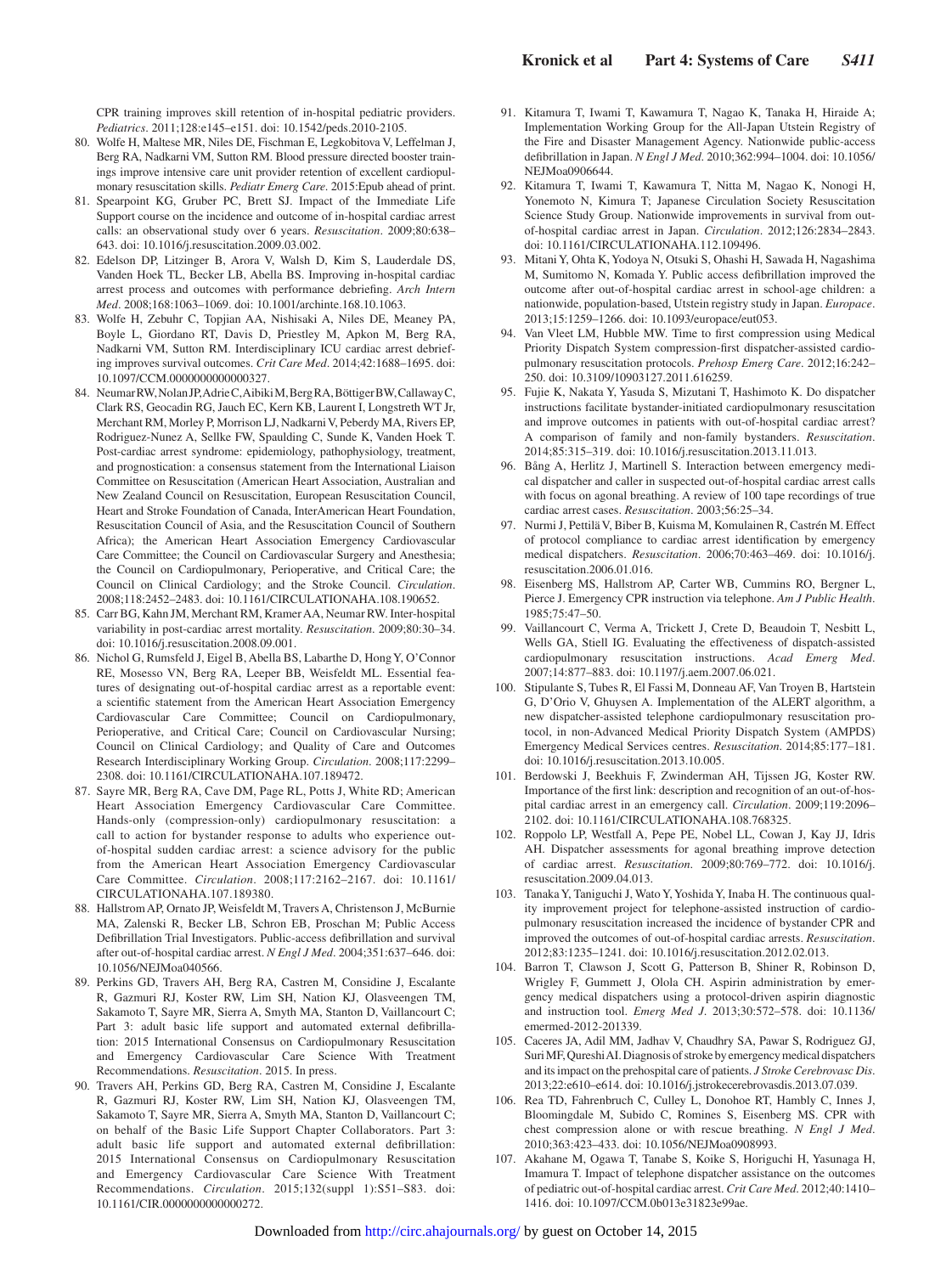- 108. Hallstrom AP. Dispatcher-assisted "phone" cardiopulmonary resuscitation by chest compression alone or with mouth-to-mouth ventilation. *Crit Care Med*. 2000;28(11 suppl):N190–N192.
- 109. Hüpfl M, Selig HF, Nagele P. Chest-compression-only versus standard cardiopulmonary resuscitation: a meta-analysis. *Lancet*. 2010;376:1552–1557. doi: 10.1016/S0140-6736(10)61454-7.
- 110. Bray JE, Deasy C, Walsh J, Bacon A, Currell A, Smith K. Changing EMS dispatcher CPR instructions to 400 compressions before mouthto-mouth improved bystander CPR rates. *Resuscitation*. 2011;82:1393– 1398. doi: 10.1016/j.resuscitation.2011.06.018.
- 111. Culley LL, Clark JJ, Eisenberg MS, Larsen MP. Dispatcher-assisted telephone CPR: common delays and time standards for delivery. *Ann Emerg Med*. 1991;20:362–366.
- 112. Rea TD, Eisenberg MS, Culley LL, Becker L. Dispatcher-assisted cardiopulmonary resuscitation and survival in cardiac arrest. *Circulation*. 2001;104:2513–2516.
- 113. Ringh M, Fredman D, Nordberg P, Stark T, Hollenberg J. Mobile phone technology identifies and recruits trained citizens to perform CPR on out-of-hospital cardiac arrest victims prior to ambulance arrival. *Resuscitation*. 2011;82:1514–1518. doi: 10.1016/j. resuscitation.2011.07.033.
- 114. Zijlstra JA, Stieglis R, Riedijk F, Smeekes M, van der Worp WE, Koster RW. Local lay rescuers with AEDs, alerted by text messages, contribute to early defibrillation in a Dutch out-of-hospital cardiac arrest dispatch system. *Resuscitation*. 2014;85:1444–1449. doi: 10.1016/j. resuscitation.2014.07.020.
- 114a. Ringh M, Rosenqvist M, Hollenberg J, Jonsson M, Fredman D, Nordberg P, Järnbert-Pettersson H, Hasselqvist-Ax I, Riva G, Svensson L. Mobilephone dispatch of laypersons for CPR in out-of-hospital cardiac arrest. *N Engl J Med*. 2015;24:2316–2325. doi: 10.1056/NEJMoa1406038.
- 115. Perkins GD, Jacobs IG, Nadkarni VM, Berg RA, Bhanji F, Biarent D, Bossaert LL, Brett SJ, Chamberlain D, de Caen AR, Deakin CD, Finn JC, Gräsner J-T, Hazinski MF, Iwami T, Koster RW, Lim SH, Huei-Ming Ma M, McNally BF, Morley PT, Morrison LJ, Monsieurs KG, Montgomery W, Nichol G, Okada K, Eng Hock Ong M, Travers AH, Nolan JP; for the Utstein Collaborators. Cardiac arrest and cardiopulmonary resuscitation outcome reports: update of the Utstein Resuscitation Registry Templates for Out-of-Hospital Cardiac Arrest: a statement for healthcare professionals from a task force of the International Liaison Committee on Resuscitation (American Heart Association, European Resuscitation Council, Australian and New Zealand Council on Resuscitation, Heart and Stroke Foundation of Canada, InterAmerican Heart Foundation, Resuscitation Council of Southern Africa, Resuscitation Council of Asia); and the American Heart Association Emergency Cardiovascular Care Committee and the Council on Cardiopulmonary, Critical Care, Perioperative and Resuscitation. *Circulation*. 2015;132:1286–1300. doi: 10.1161/CIR.0000000000000144.
- 116. Le May MR, So DY, Dionne R, Glover CA, Froeschl MP, Wells GA, Davies RF, Sherrard HL, Maloney J, Marquis JF, O'Brien ER, Trickett J, Poirier P, Ryan SC, Ha A, Joseph PG, Labinaz M. A citywide protocol for primary PCI in ST-segment elevation myocardial infarction. *N Engl J Med*. 2008;358:231–240. doi: 10.1056/NEJMoa073102.
- 117. Mercuri M, Velianou JL, Welsford M, Gauthier L, Natarajan MK. Improving the timeliness of care for patients with acute ST-elevation myocardial infarction: implications of "self-transport" versus use of EMS. *Healthc Q*. 2010;13:105–109.
- 118. Kajino K, Iwami T, Daya M, Nishiuchi T, Hayashi Y, Kitamura T, Irisawa T, Sakai T, Kuwagata Y, Hiraide A, Kishi M, Yamayoshi S. Impact of transport to critical care medical centers on outcomes after out-of-hospital cardiac arrest. *Resuscitation*. 2010;81:549–554. doi: 10.1016/j.resuscitation.2010.02.008.
- 119. Callaway CW, Schmicker R, Kampmeyer M, Powell J, Rea TD, Daya MR, Aufderheide TP, Davis DP, Rittenberger JC, Idris AH, Nichol G; Resuscitation Outcomes Consortium (ROC) Investigators. Receiving hospital characteristics associated with survival after out-of-hospital cardiac arrest. *Resuscitation*. 2010;81:524–529. doi: 10.1016/j. resuscitation.2009.12.006.
- 120. Carr BG, Goyal M, Band RA, Gaieski DF, Abella BS, Merchant RM, Branas CC, Becker LB, Neumar RW. A national analysis of the relationship between hospital factors and post-cardiac arrest mortality. *Intensive Care Med*. 2009;35:505–511. doi: 10.1007/s00134-008-1335-x.
- 121. Cudnik MT, Sasson C, Rea TD, Sayre MR, Zhang J, Bobrow BJ, Spaite DW, McNally B, Denninghoff K, Stolz U. Increasing hospital volume is not associated with improved survival in out of hospital cardiac arrest of cardiac etiology. *Resuscitation*. 2012;83:862–868. doi: 10.1016/j. resuscitation.2012.02.006.
- 122. Engdahl J, Abrahamsson P, Bång A, Lindqvist J, Karlsson T, Herlitz J. Is hospital care of major importance for outcome after out-of-hospital cardiac arrest? Experience acquired from patients with out-of-hospital cardiac arrest resuscitated by the same Emergency Medical Service and admitted to one of two hospitals over a 16-year period in the municipality of Göteborg. *Resuscitation*. 2000;43:201–211.
- 123. Hansen M, Fleischman R, Meckler G, Newgard CD. The association between hospital type and mortality among critically ill children in US EDs. *Resuscitation*. 2013;84:488–491. doi: 10.1016/j. resuscitation.2012.07.032.
- 124. Herlitz J, Engdahl J, Svensson L, Angquist KA, Silfverstolpe J, Holmberg S. Major differences in 1-month survival between hospitals in Sweden among initial survivors of out-of-hospital cardiac arrest. *Resuscitation*. 2006;70:404–409. doi: 10.1016/j. resuscitation.2006.01.014.
- 125. Kjaergaard J, Bro-Jeppesen J, Rasmussen LS, Nielsen SL, Folke F, Lippert F, Wanscher MC, Hassager C. [Differences between hospitals in prognosis after resuscitated out-of-hospital cardiac arrest patients]. *Ugeskr Laeger*. 2009;171:2169–2173.
- 126. Stub D, Smith K, Bray JE, Bernard S, Duffy SJ, Kaye DM. Hospital characteristics are associated with patient outcomes following outof-hospital cardiac arrest. *Heart*. 2011;97:1489–1494. doi: 10.1136/ hrt.2011.226431.
- 127. Davis DP, Fisher R, Aguilar S, Metz M, Ochs G, McCallum-Brown L, Ramanujam P, Buono C, Vilke GM, Chan TC, Dunford JV. The feasibility of a regional cardiac arrest receiving system. *Resuscitation*. 2007;74:44–51. doi: 10.1016/j.resuscitation.2006.11.009.
- 128. Heffner AC, Pearson DA, Nussbaum ML, Jones AE. Regionalization of post-cardiac arrest care: implementation of a cardiac resuscitation center. *Am Heart J*. 2012;164:493–501.e2. doi: 10.1016/j. ahj.2012.06.014.
- 129. Mooney MR, Unger BT, Boland LL, Burke MN, Kebed KY, Graham KJ, Henry TD, Katsiyiannis WT, Satterlee PA, Sendelbach S, Hodges JS, Parham WM. Therapeutic hypothermia after out-ofhospital cardiac arrest: evaluation of a regional system to increase access to cooling. *Circulation*. 2011;124:206–214. doi: 10.1161/ CIRCULATIONAHA.110.986257.
- 130. Spaite DW, Bobrow BJ, Vadeboncoeur TF, Chikani V, Clark L, Mullins T, Sanders AB. The impact of prehospital transport interval on survival in out-of-hospital cardiac arrest: implications for regionalization of post-resuscitation care. *Resuscitation*. 2008;79:61–66. doi: 10.1016/j. resuscitation.2008.05.006.
- 131. Spaite DW, Stiell IG, Bobrow BJ, de Boer M, Maloney J, Denninghoff K, Vadeboncoeur TF, Dreyer J, Wells GA. Effect of transport interval on out-of-hospital cardiac arrest survival in the OPALS study: implications for triaging patients to specialized cardiac arrest centers. *Ann Emerg Med*. 2009;54:248–255. doi: 10.1016/j. annemergmed.2008.11.020.
- 132. Bosson N, Kaji AH, Niemann JT, Eckstein M, Rashi P, Tadeo R, Gorospe D, Sung G, French WJ, Shavelle D, Thomas JL, Koenig W. Survival and neurologic outcome after out-of-hospital cardiac arrest: results one year after regionalization of post-cardiac arrest care in a large metropolitan area. *Prehosp Emerg Care*. 2014;18:217–223. doi: 10.3109/10903127.2013.856507.
- 133. Fothergill RT, Watson LR, Virdi GK, Moore FP, Whitbread M. Survival of resuscitated cardiac arrest patients with ST-elevation myocardial infarction (STEMI) conveyed directly to a Heart Attack Centre by ambulance clinicians. *Resuscitation*. 2014;85:96–98. doi: 10.1016/j. resuscitation.2013.09.010.
- 134. Lick CJ, Aufderheide TP, Niskanen RA, Steinkamp JE, Davis SP, Nygaard SD, Bemenderfer KK, Gonzales L, Kalla JA, Wald SK, Gillquist DL, Sayre MR, Osaki Holm SY, Oski Holm SY, Oakes DA, Provo TA, Racht EM, Olsen JD, Yannopoulos D, Lurie KG. Take Heart America: A comprehensive, community-wide, systems-based approach to the treatment of cardiac arrest. *Crit Care Med*. 2011;39:26–33. doi: 10.1097/CCM.0b013e3181fa7ce4.
- 135. Lund-Kordahl I, Olasveengen TM, Lorem T, Samdal M, Wik L, Sunde K. Improving outcome after out-of-hospital cardiac arrest by strengthening weak links of the local Chain of Survival; quality of advanced life support and post-resuscitation care. *Resuscitation*. 2010;81:422–426. doi: 10.1016/j.resuscitation.2009.12.020.
- 136. Spaite DW, Bobrow BJ, Stolz U, Berg RA, Sanders AB, Kern KB, Chikani V, Humble W, Mullins T, Stapczynski JS, Ewy GA; Arizona Cardiac Receiving Center Consortium. Statewide regionalization of postarrest care for out-of-hospital cardiac arrest: association with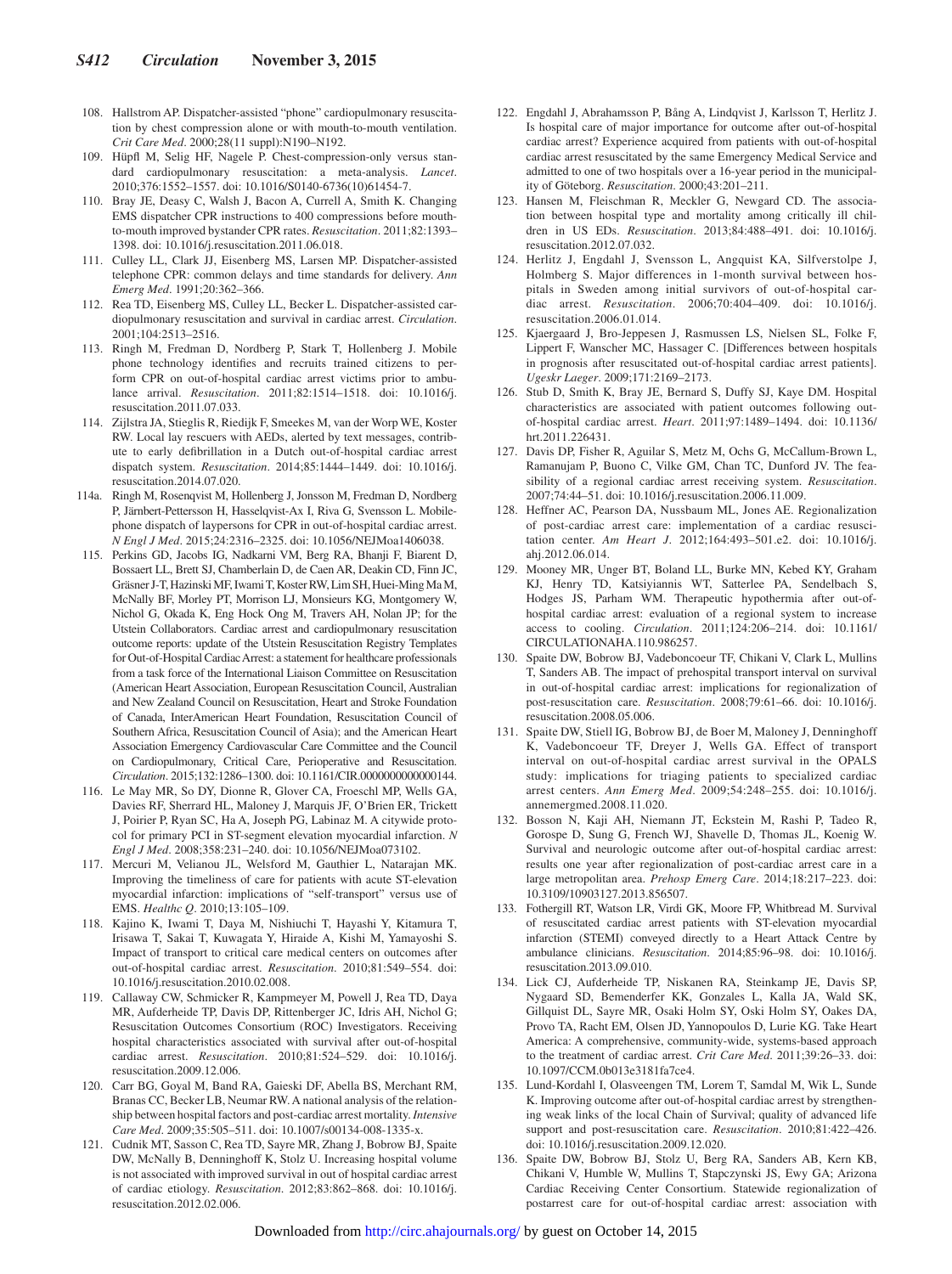survival and neurologic outcome. *Ann Emerg Med*. 2014;64:496–506. e1. doi: 10.1016/j.annemergmed.2014.05.028.

- 137. Tagami T, Hirata K, Takeshige T, Matsui J, Takinami M, Satake M, Satake S, Yui T, Itabashi K, Sakata T, Tosa R, Kushimoto S, Yokota H, Hirama H. Implementation of the fifth link of the chain of survival concept for out-of-hospital cardiac arrest. *Circulation*. 2012;126:589–597. doi: 10.1161/CIRCULATIONAHA.111.086173.
- 138. Martin K. *The Outstanding Organization: Generate Business Results by Eliminating Chaos and Building the Foundation for Everyday Excellence*. New York, NY: McGraw-Hill; 2012.
- 139. American Heart Association. Emergency Cardiovascular Care 2020 Impact Goals 2015. [http://www.heart.org/HEARTORG/General/Emergency-](http://www.heart.org/HEARTORG/General/Emergency-Cardiovascular-Care-2020-Impact-Goals_UCM_435128_Article.jsp)[Cardiovascular-Care-2020-Impact-Goals\\_UCM\\_435128\\_Article.jsp](http://www.heart.org/HEARTORG/General/Emergency-Cardiovascular-Care-2020-Impact-Goals_UCM_435128_Article.jsp). Accessed May 9, 2015.
- 140. McChesney C, Covey S, Huling J. *The 4 Disciplines of Execution: Achieving Your Wildly Important Goals*. New York, NY: Free Press; 2012.
- 141. Womack JP, Shook J. *Gemba Walks*. Cambridge, MA: Lean Enterprises Institute, Inc; 2011.
- 142. American Heart Association Get With The Guidelines-Resuscitation. [http://www.heart.org/HEARTORG/HealthcareResearch/GetWith](http://www.heart.org/HEARTORG/HealthcareResearch/GetWithTheGuidelines-Resuscitation/Get-With-The-GuidelinesResuscitation_UCM_314496_SubHomePage.jsp) [TheGuidelines-Resuscitation/Get-With-The-GuidelinesResuscitation\\_](http://www.heart.org/HEARTORG/HealthcareResearch/GetWithTheGuidelines-Resuscitation/Get-With-The-GuidelinesResuscitation_UCM_314496_SubHomePage.jsp) [UCM\\_314496\\_SubHomePage.jsp.](http://www.heart.org/HEARTORG/HealthcareResearch/GetWithTheGuidelines-Resuscitation/Get-With-The-GuidelinesResuscitation_UCM_314496_SubHomePage.jsp) Accessed May 9, 2015.
- 143. Peberdy MA, Kaye W, Ornato JP, Larkin GL, Nadkarni V, Mancini ME, Berg RA, Nichol G, Lane-Trultt T. Cardiopulmonary resuscitation of adults in the hospital: a report of 14720 cardiac arrests from the National Registry of Cardiopulmonary Resuscitation. *Resuscitation*. 2003;58:297–308.
- 144. Resuscitation Outcomes Consortium. [https://roc.uwctc.org/tiki/tiki](http://roc.uwctc.org/tiki/tiki-index.php?page=roc-public-home)[index.php?page=roc-public-home.](http://roc.uwctc.org/tiki/tiki-index.php?page=roc-public-home) Accessed May 9, 2015.

KEY WORDS: cardiac arrest ■ cardiopulmonary resuscitation ■ emergency ■ resuscitation